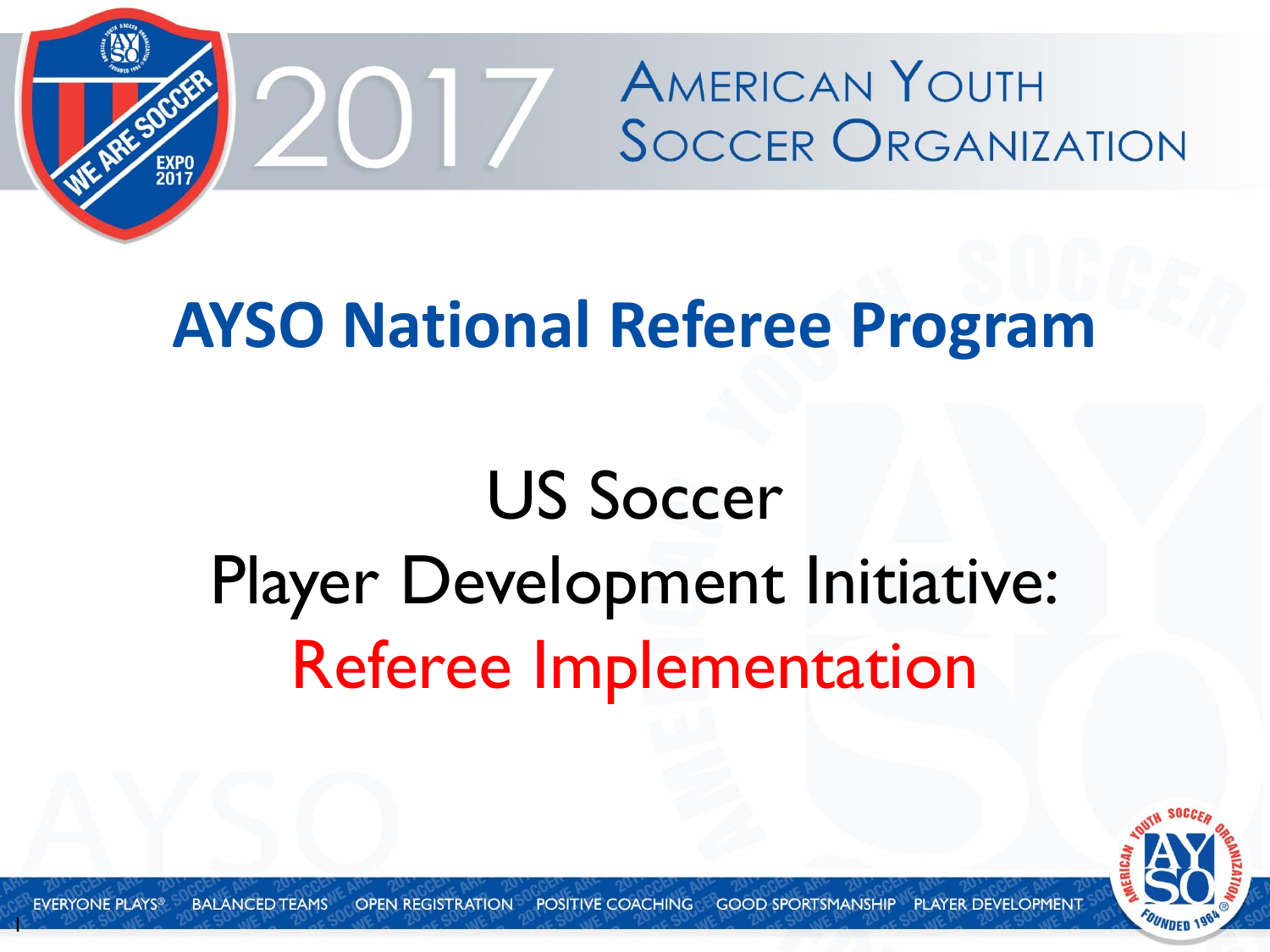#### Purpose

Provide brief explanation of PDI

Provide guidance to referees in how to administer matches impacted by the adoption of the PDI



**EVERYONE PLAYS<sup>®</sup> BALANCED TEAMS POSITIVE COACHING GOOD SPORTSMANSHIP PLAYER DEVEL OPEN REGISTRATION**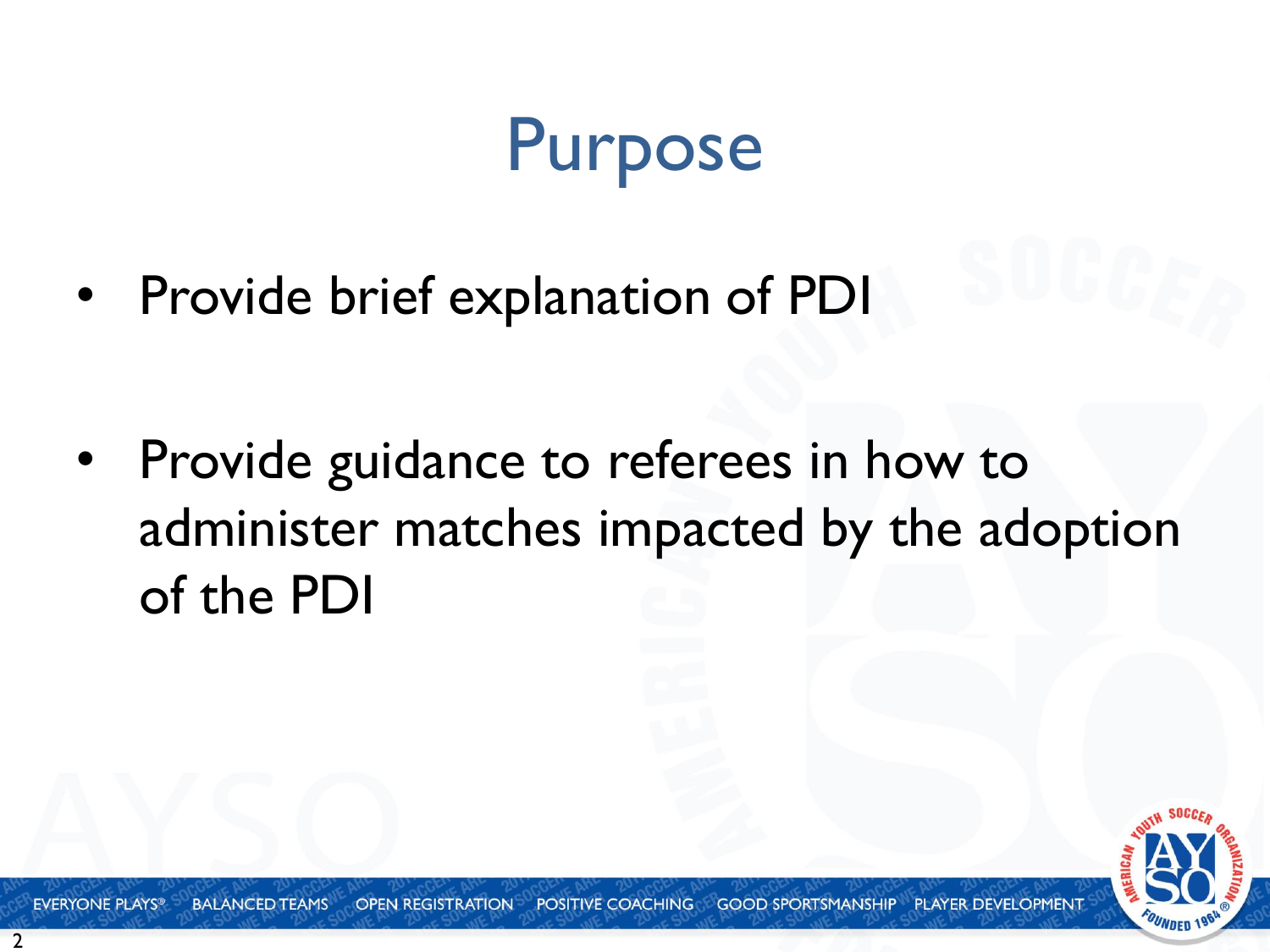## PDI Focus On Player Development

- Development over winning
- Create environment for player success
- Program uniform across US
- Reduce advantage of strongest/fastest
- Increase technical skills
- Keep ball on ground



POSITIVE COACHING **GOOD SPORTSMANSHIP BALANCED TEAMS OPEN REGISTRATION**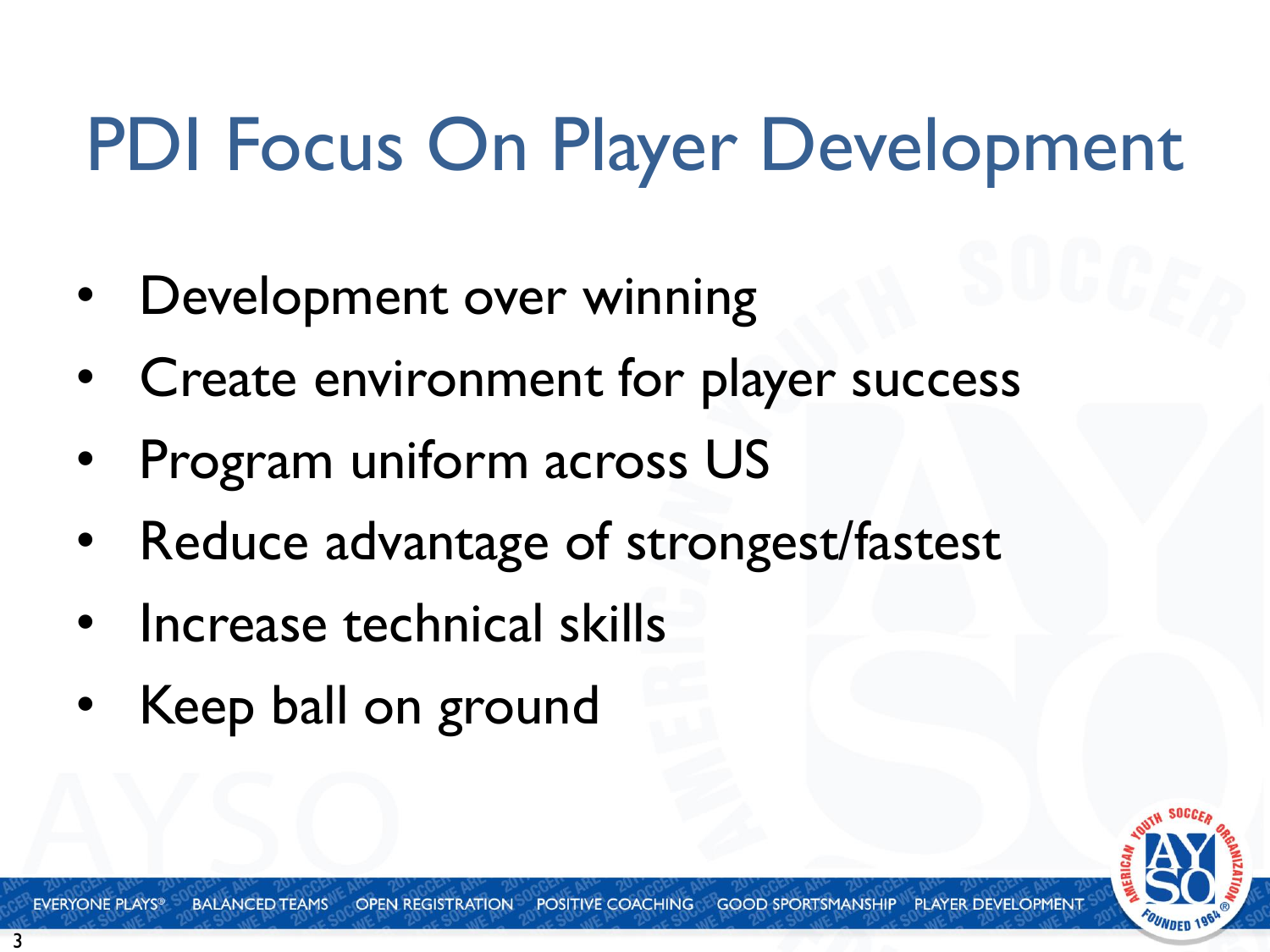#### PDI Impact on Game

- Use small-sided games in 6U through 12U (AYSO has done this for several years)
- Move to birth year registration
- Modify 9U 12U to promote build up of play and enhance technical skills

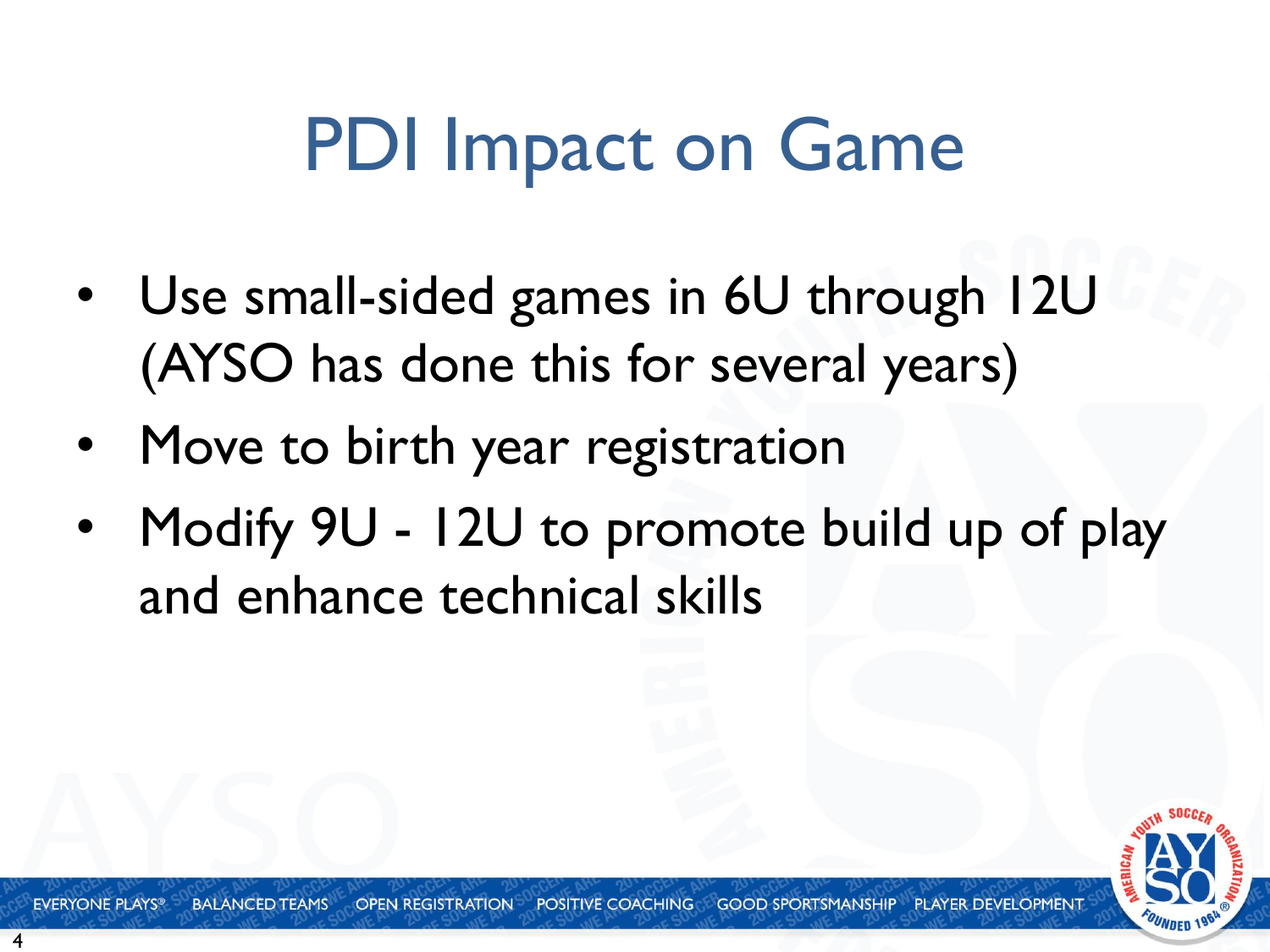PDIs Captured In AYSO National Rules & Regulations\*

- Section 1
	- Part H. Small-sided matches
	- Part I. Heading the ball
	- Part J. Throw-ins  $(6U 8U)$
	- Part K. Goalkeeper punts (9U 12U)
	- Part L. Build-out line (9U 10U)

\*http://www.ayso.org/Assets/For+Volunteers/Resources/Governing+Documents/Rules+\$!26+Regulations.pdf

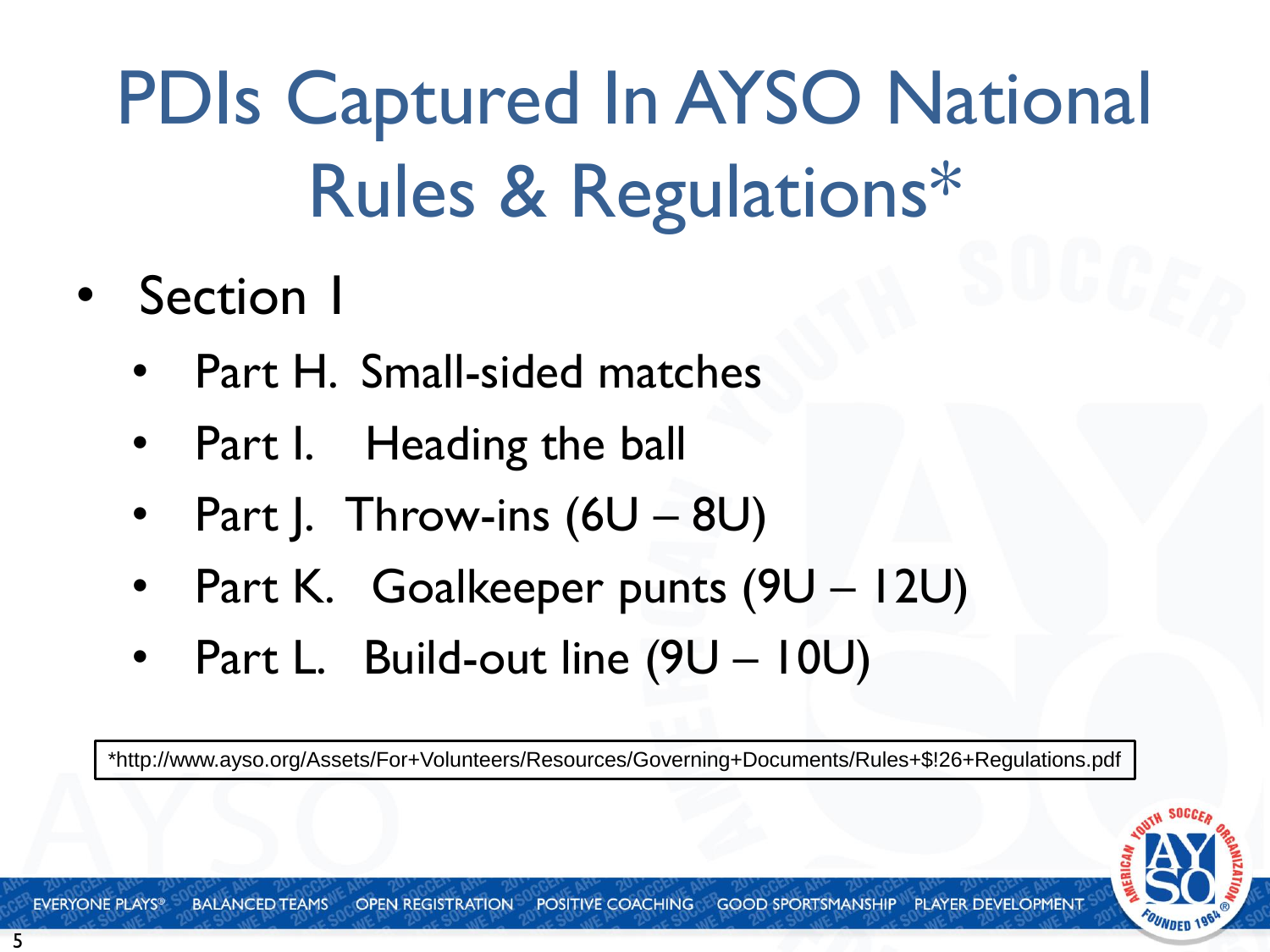## Focus on Administering 9U through 12U Matches

- No significant impact to referee duties in 6U and 8U
- Goalkeeper punts are now NOT allowed in 9U -12U
- In addition 9U 10U has Build-out Line (BOL) to promote development of technical skills

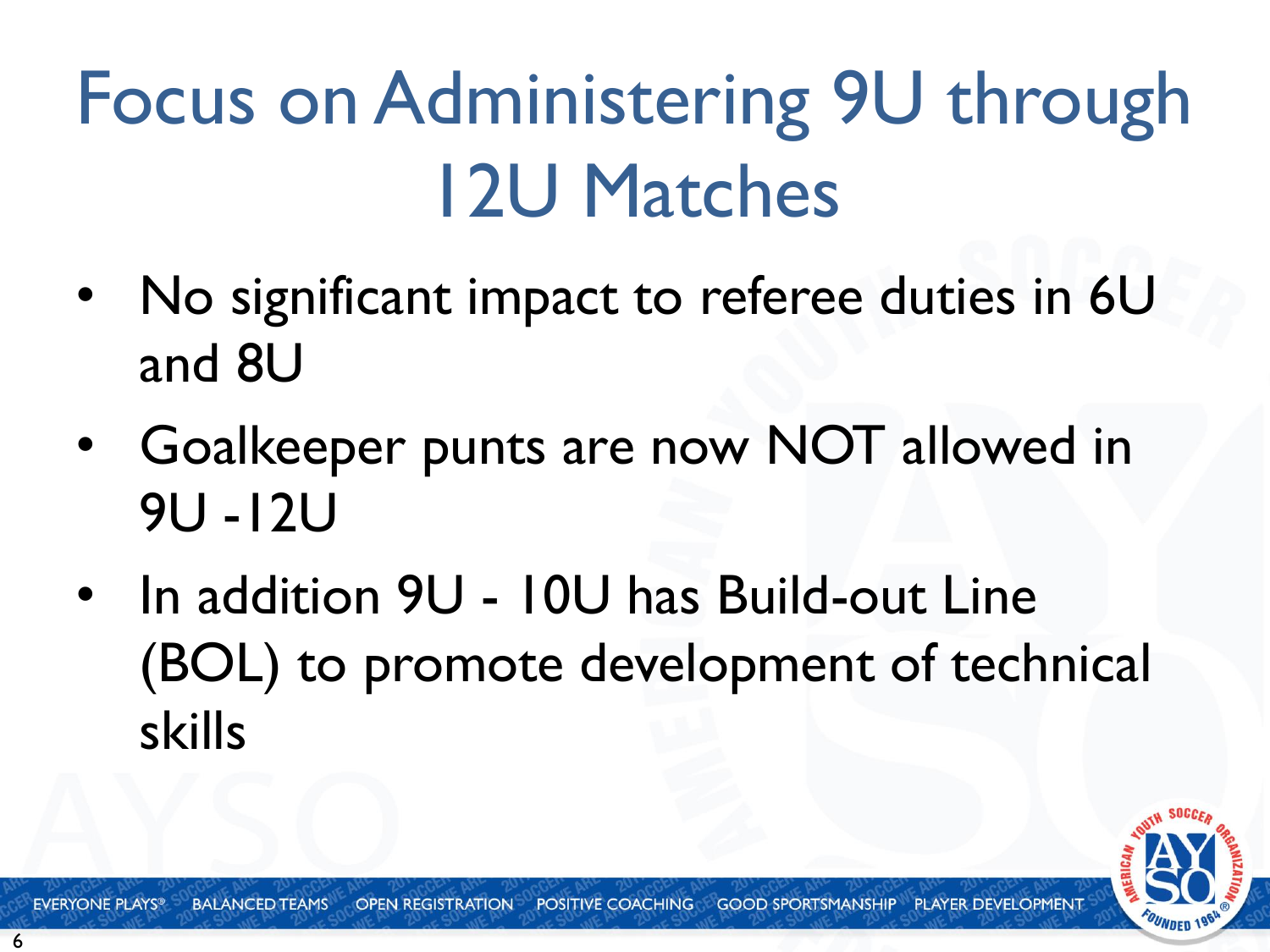# GK Punts Are Prohibited in 9U through 12U





7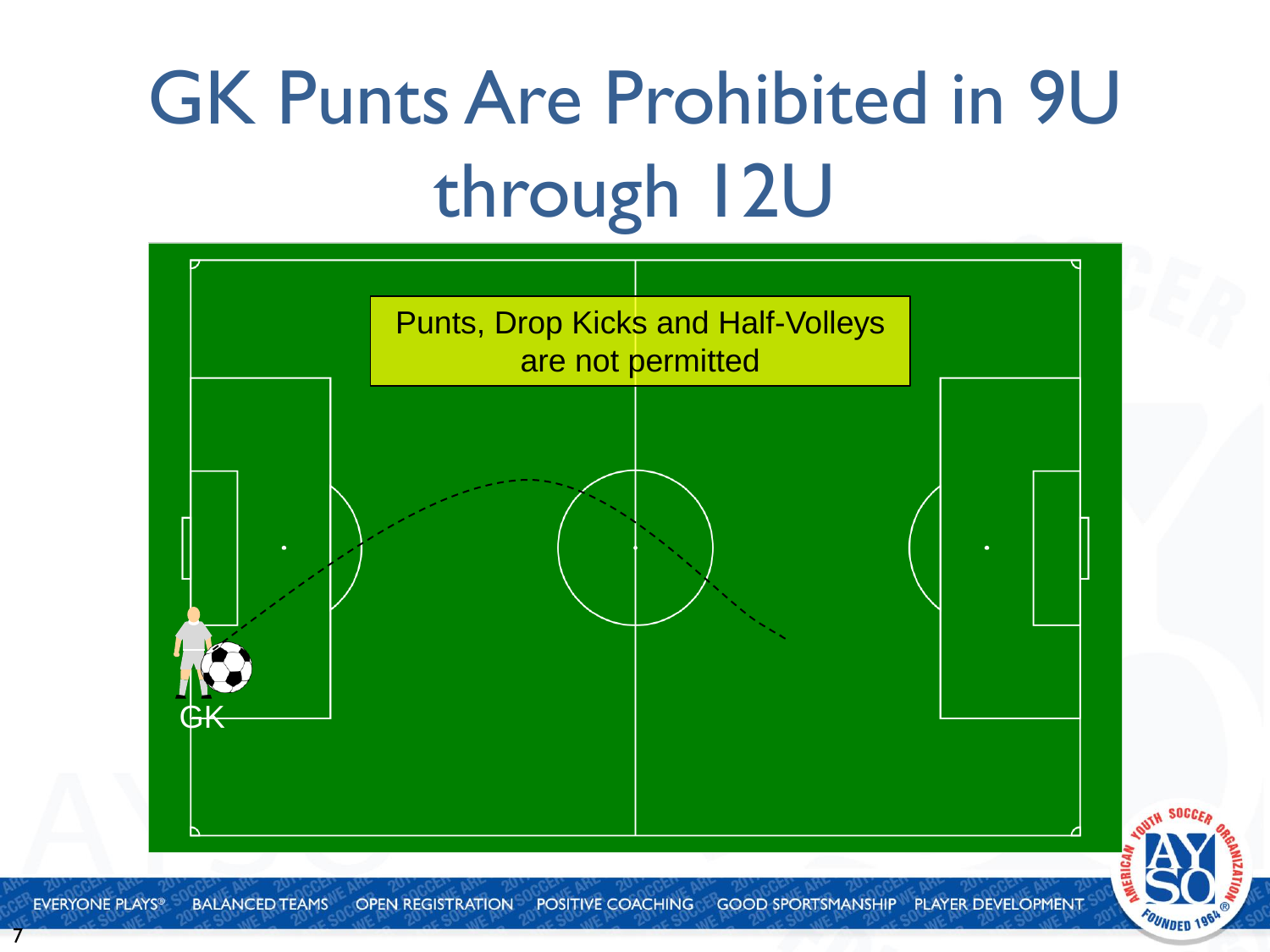# How Does GK Put Ball Into Play? (9U - 12U)

- With ball in possession (in hands), the GK must put ball into play by throw, roll, or pass
	- Punts (drop kicks, etc) are not permitted
	- Per LOTG the GK may not be challenged when ball in his/her hands
	- Ball is "in play" when released from GK hands

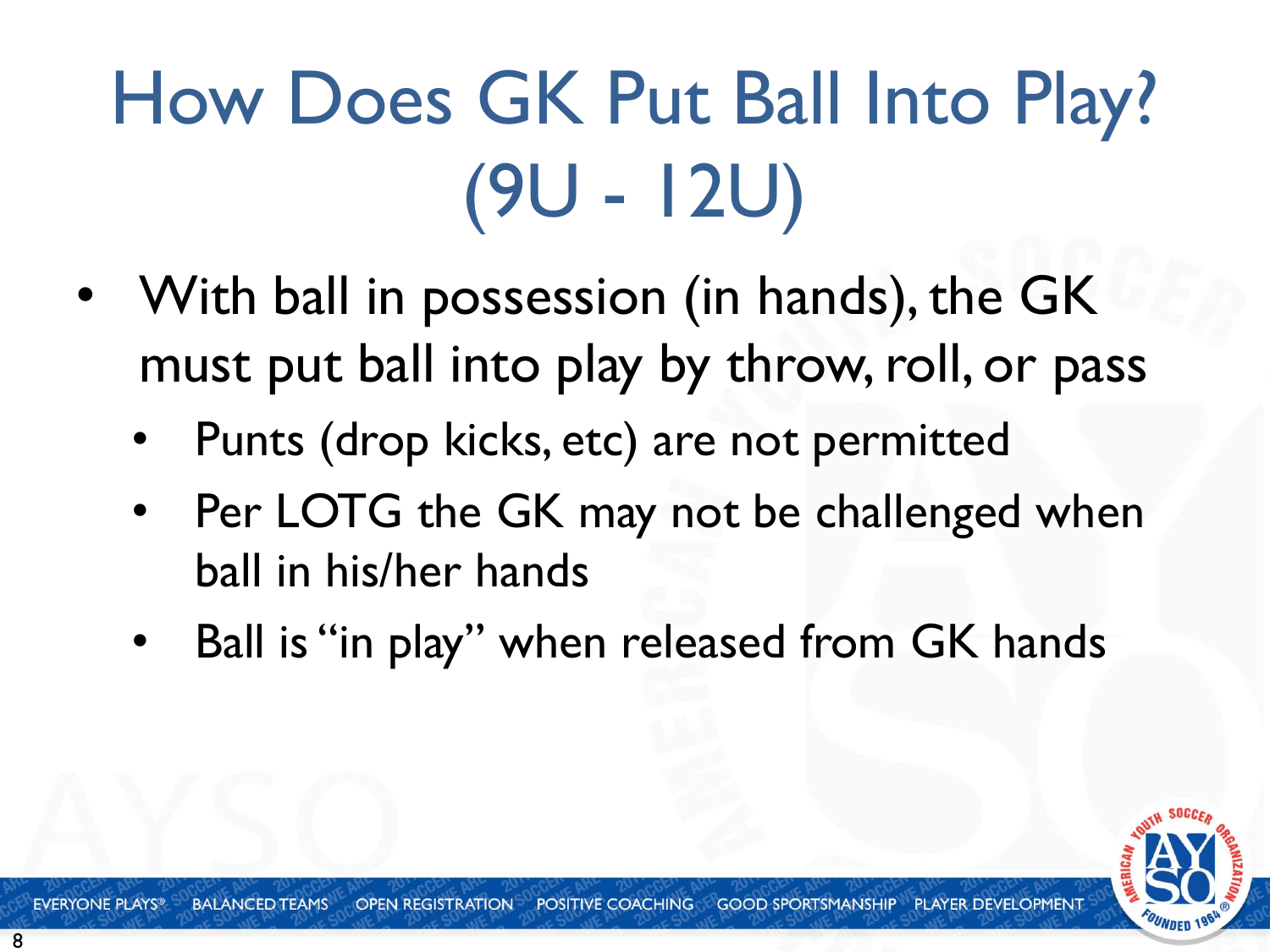# Goalkeeper Punt Infraction (9U - 12U)

- If GK punts ball:
	- Referee stops play and awards IFK to opponents at location where GK punted ball
	- If GK was inside Goal Area, the ball is placed on the Goal Area Line, parallel to the Goal Line, closest to the punt location
	- Repeated Infractions should not be considered as part of Persistent Infringement misconduct

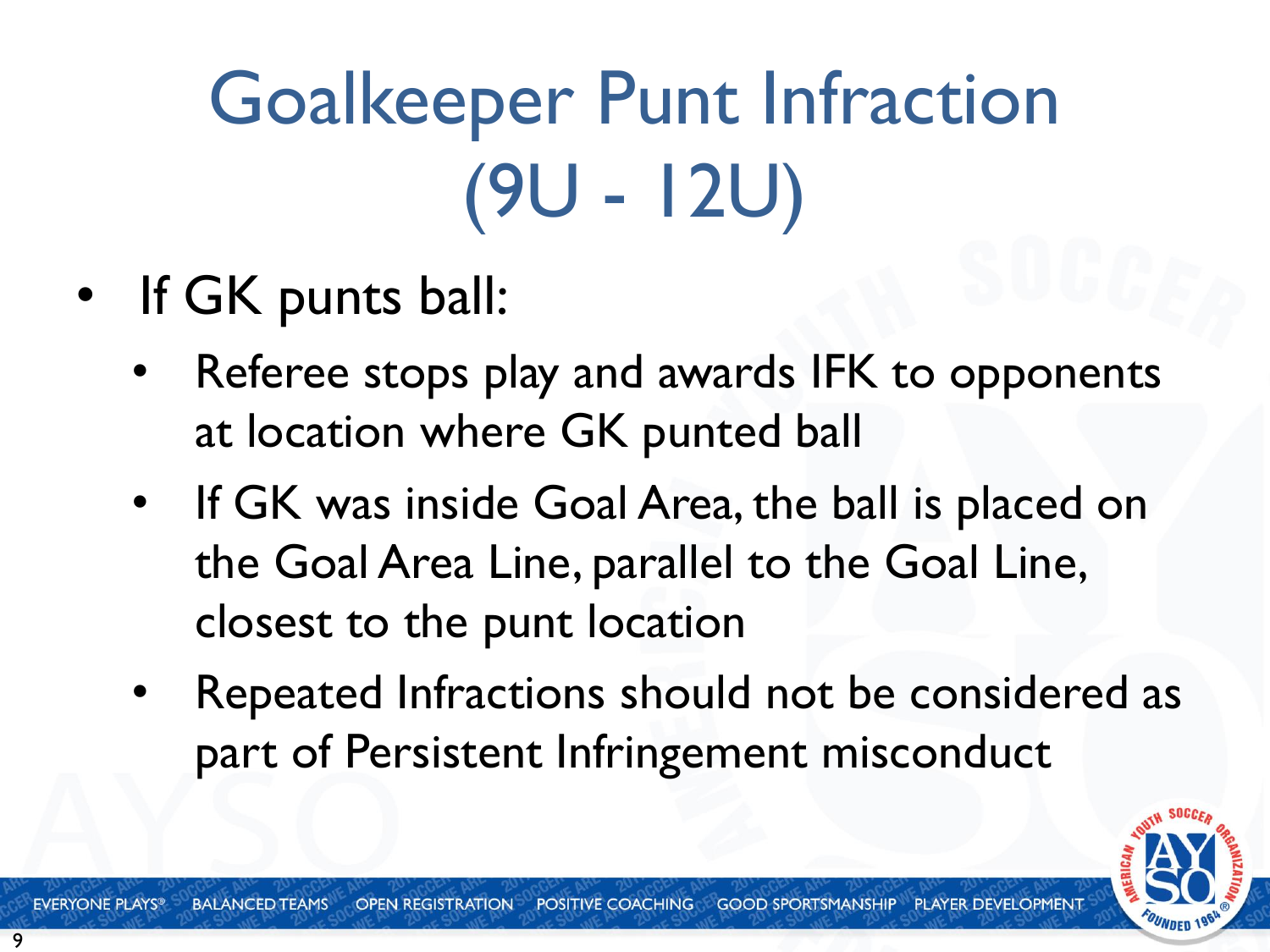# What about other saves by GK? (9U - 12U)

If GK kicks/punches ball rather than trying to collect ball with hands, then play continues as usual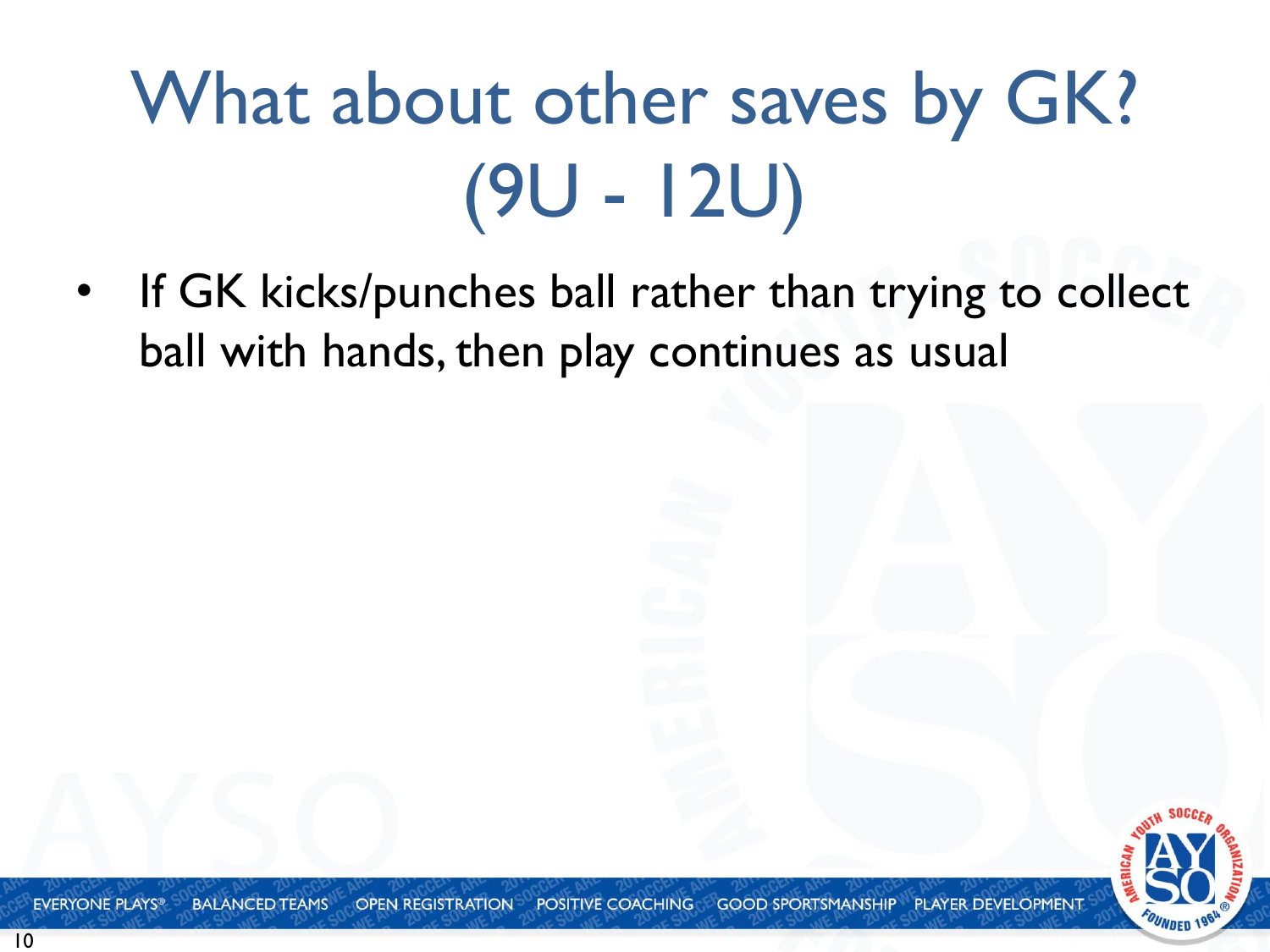# 9U - 10U Build-Out Line (BOL)

- 9U -10U matches now include BOL to help promote development of player skills
- BOL only impacts these three situations:
	- Goalkeeper putting ball into play after possessing in hands
	- **Offside**
	- Goal Kicks

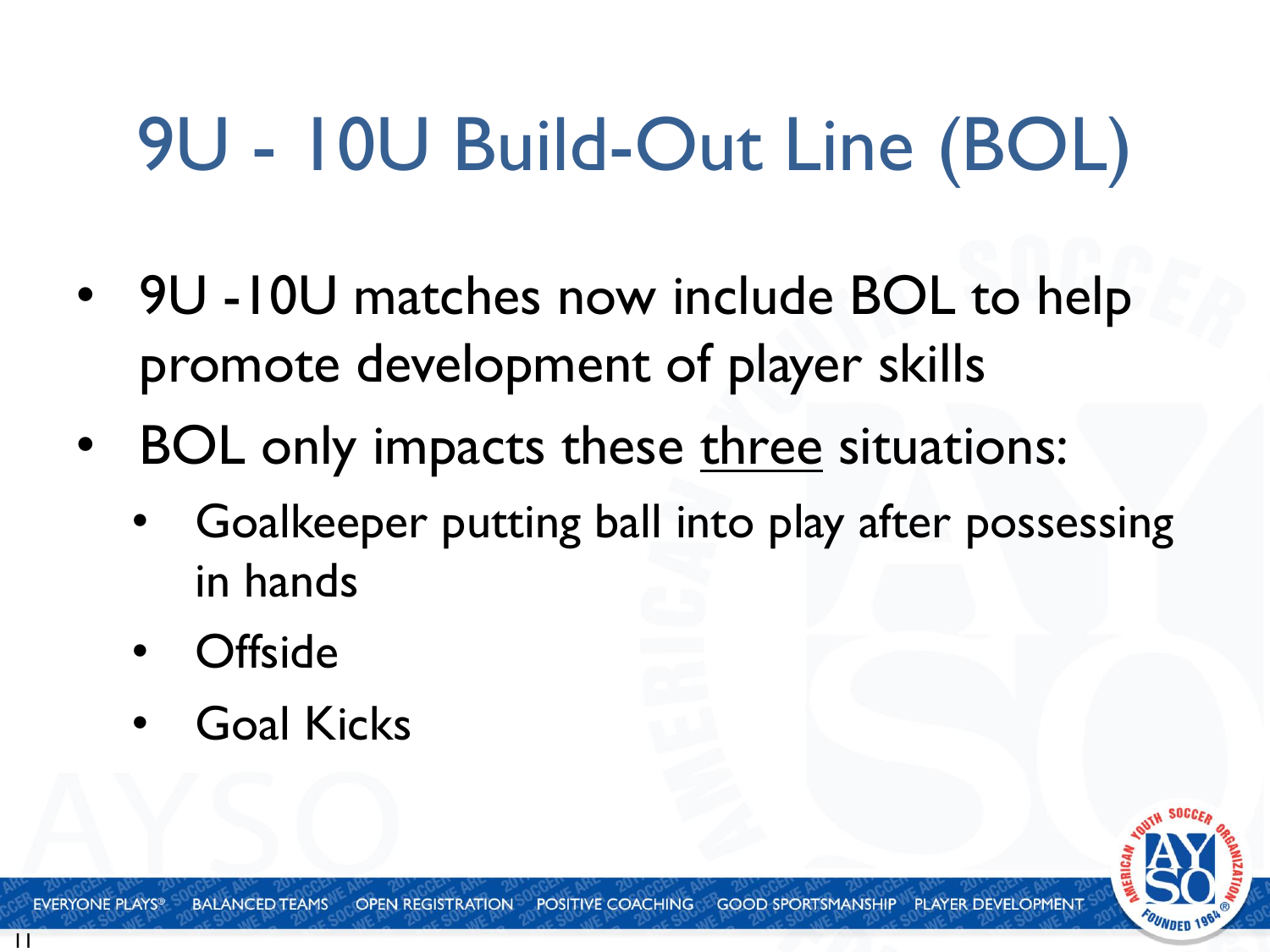### 9U - 10U Build-Out Line



12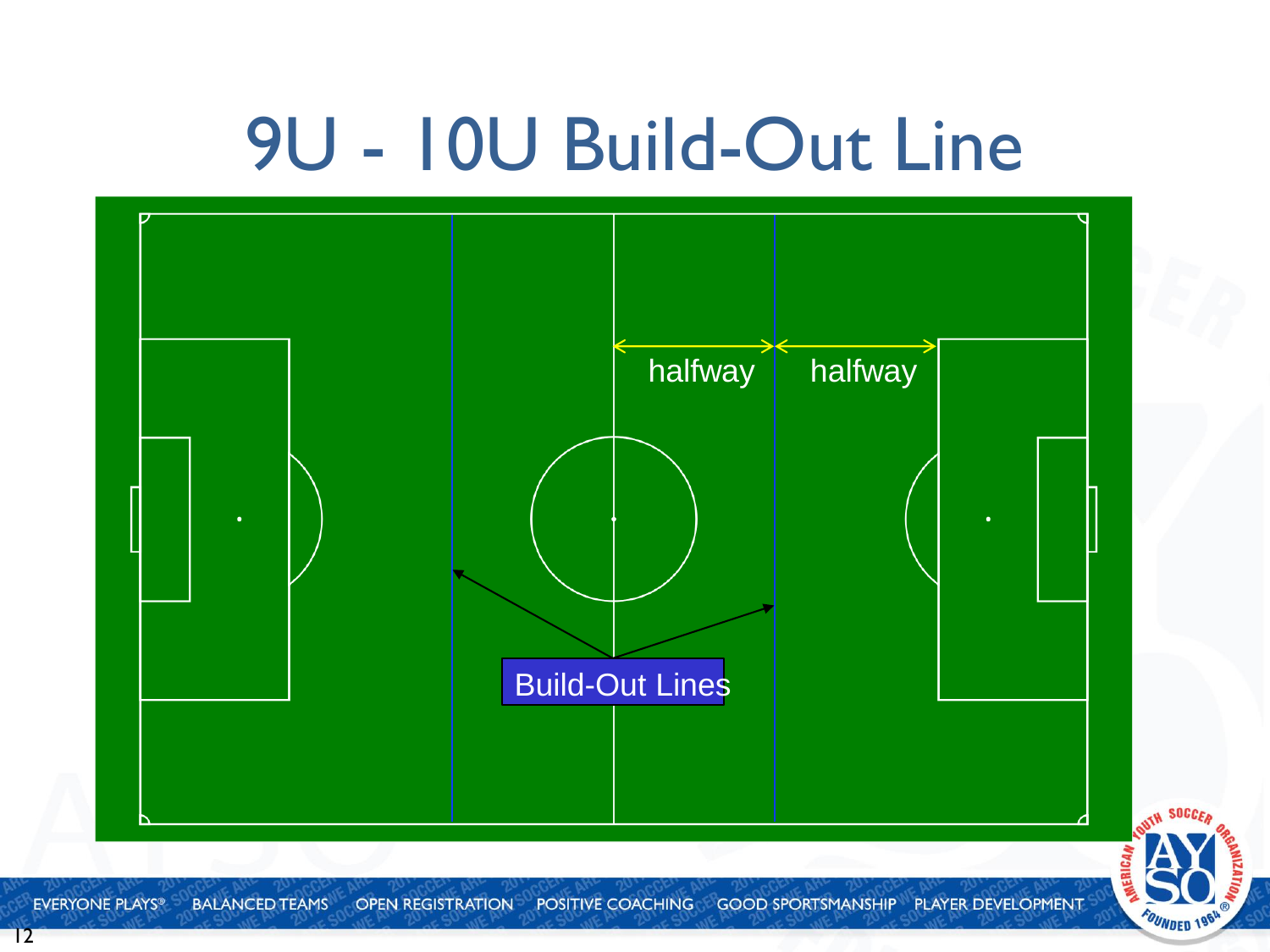### 9U - 10U Build-Out Line

- Located halfway between the halfway line and penalty area line parallel to the goal line
- Line may be solid, dashed, or simply marked by cones (or flags) off the field
	- Referee needs to know how line is marked prior to match
	- Good practice to remind players/coaches prior to match

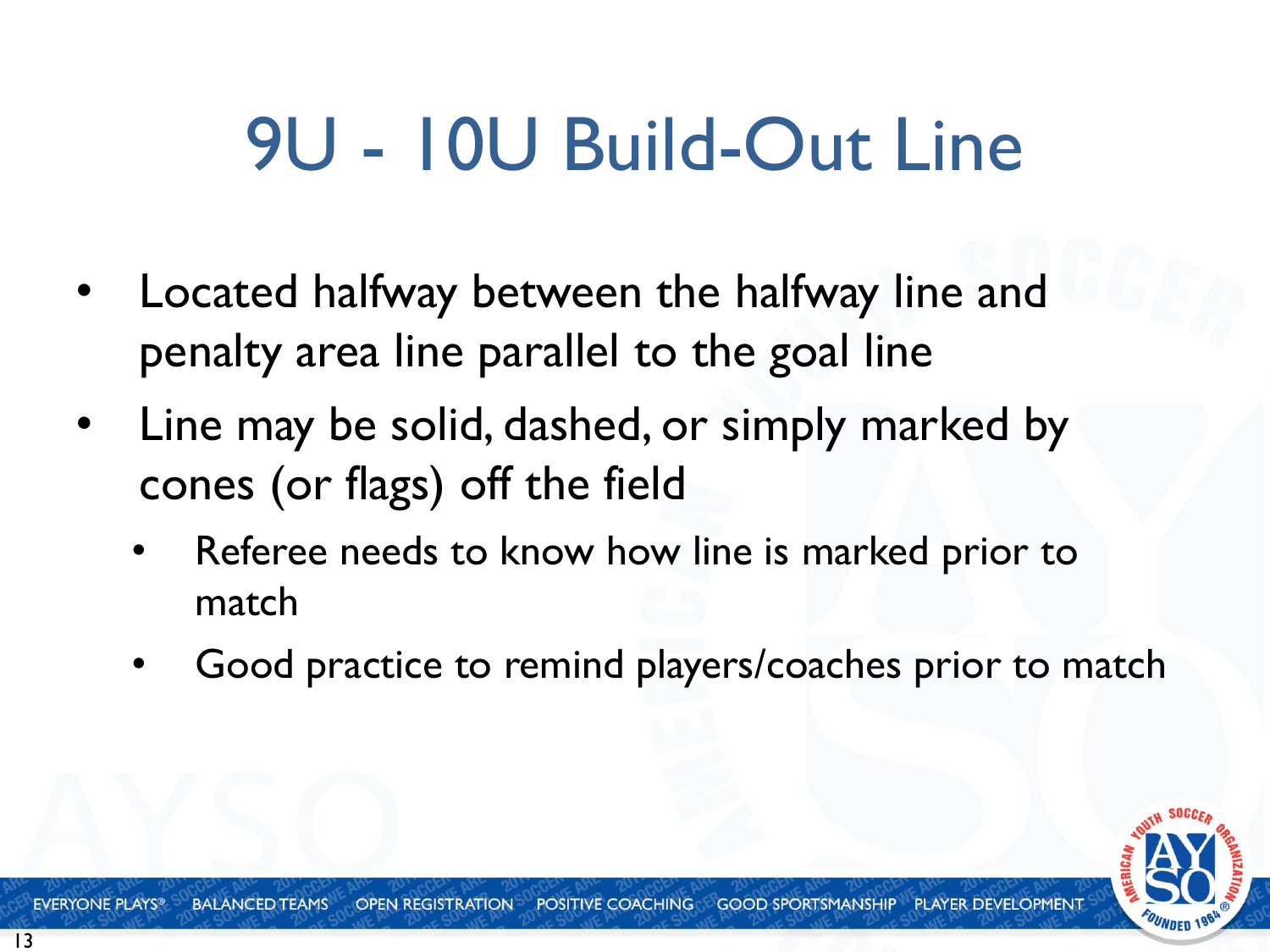#### Build-Out Line Basic Concept

- Putting the ball into play from a Goal Kick or from the Goalkeeper's hands requires that the player putting the ball into play attempt to pass the ball to a teammate on the same side (goal-side) of the BOL
	- Promotes development of skills
- In the same vein the BOL replaces the halfway line in the judgement of offside infractions
	- Allows attacking team more room to develop attack

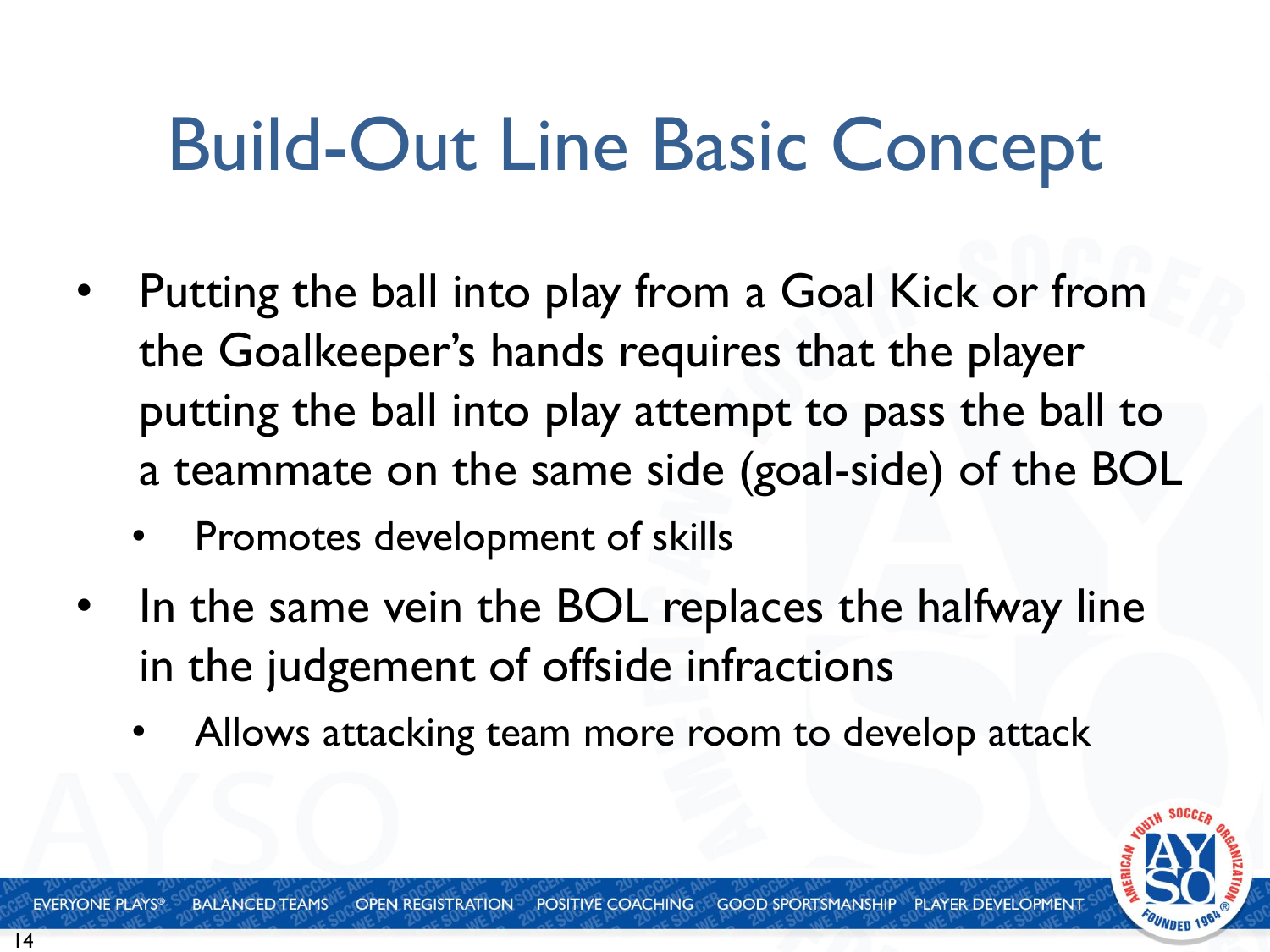# BOL Does Not Restrict Player Location During Normal Play



**EVERYONE PLAYS® BALANCED TEAMS OPEN REGISTRATION POSITIVE COACHING GOOD SPORTSMANSHIP PLAYER DEVELOPMENT**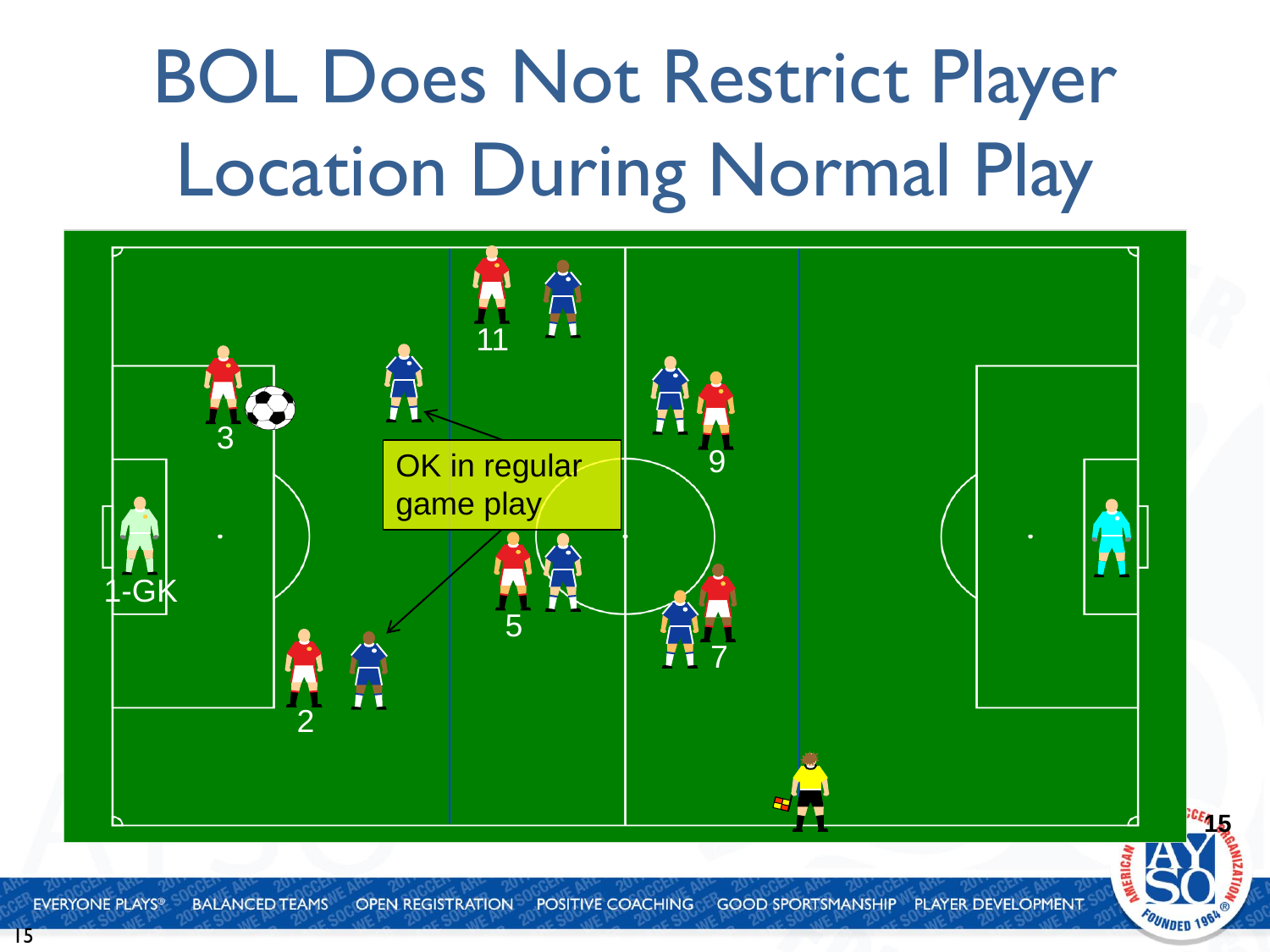### Opponents MUST Move Behind BOL When GK Gets Possession



**EVERYONE PLAYS® BALANCED TEAMS** OPEN REGISTRATION POSITIVE COACHING **GOOD SPORTSMANSHIP** PLAYER DEVELOPMENT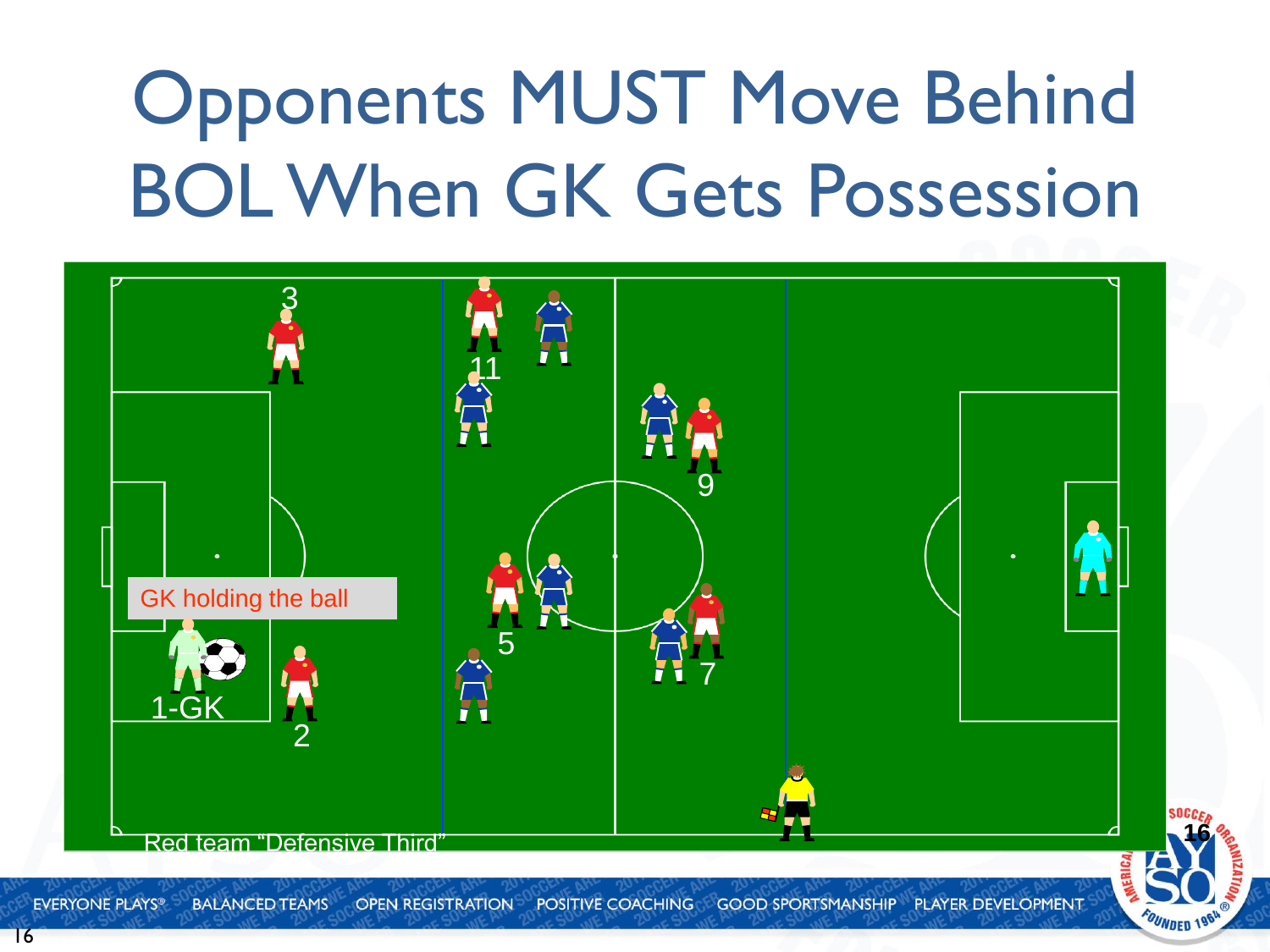### BOL and Goalkeeper Possession

- During normal play there is no restriction on player location
- When GK gains possession of ball with hands:
	- Opponents must retreat behind BOL
	- GK has option to put ball into play without waiting for opponents to retreat

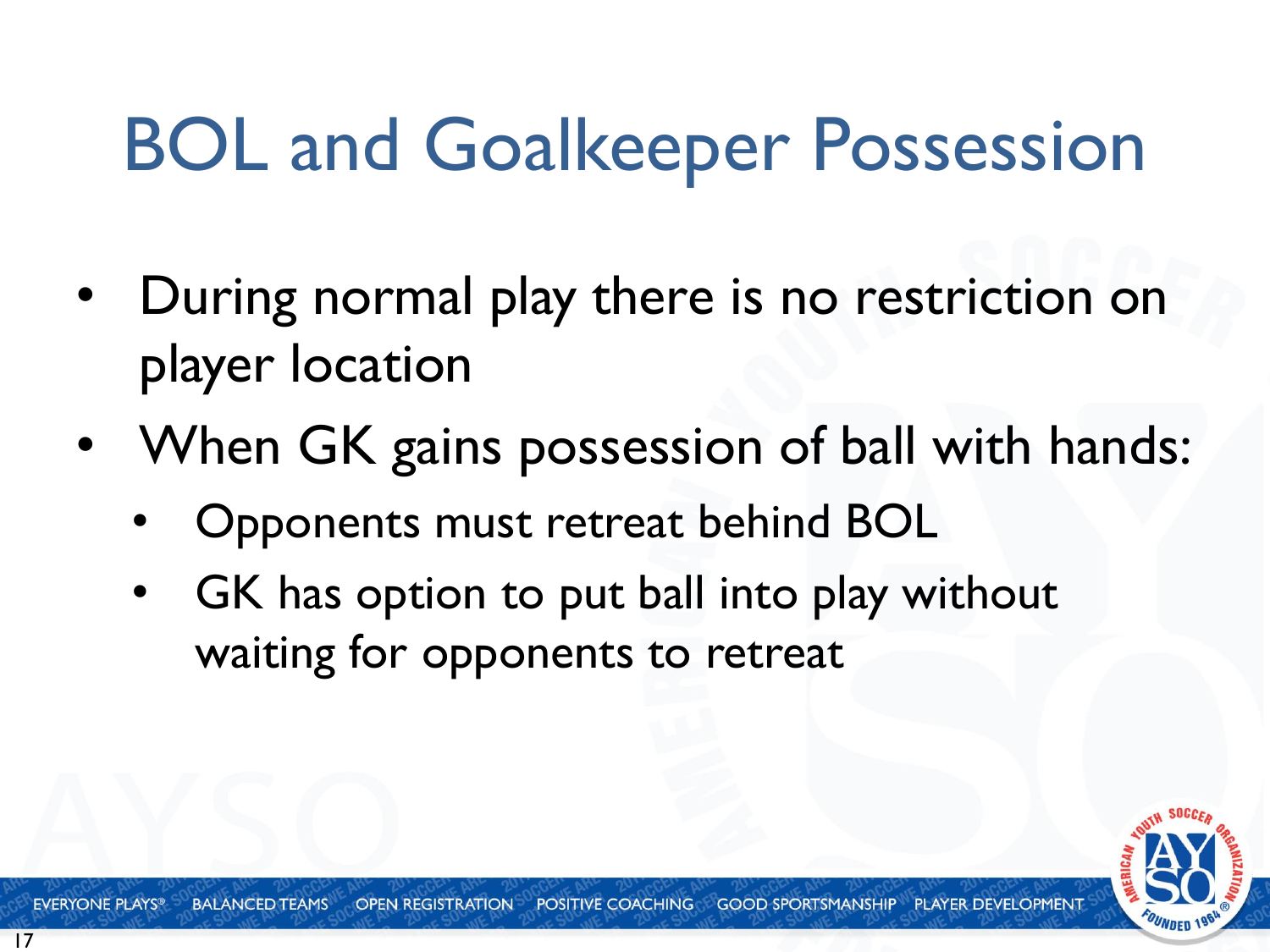# Goalkeeper Putting Ball into Play

- GK must throw, roll, or pass ball to teammate standing on goal-side of BOL
	- GK may not punt the ball
	- GK is allowed to dribble the ball before passing it to teammate
- Infraction: Ball deliberately thrown, rolled, or passed beyond BOL
	- Stop play, restart play with IFK for opponents at the location where the Goalkeeper released the ball
	- If, in Referee's opinion, the infraction was not deliberate then play continues
	- Repeated infractions should not be considered as part of Persistent Infringement misconduct



**EVERYONE PLAYS®** POSITIVE COACHING **GOOD SPORTSMANSHIP PLAYER BALANCED TEAMS OPEN REGISTRATION**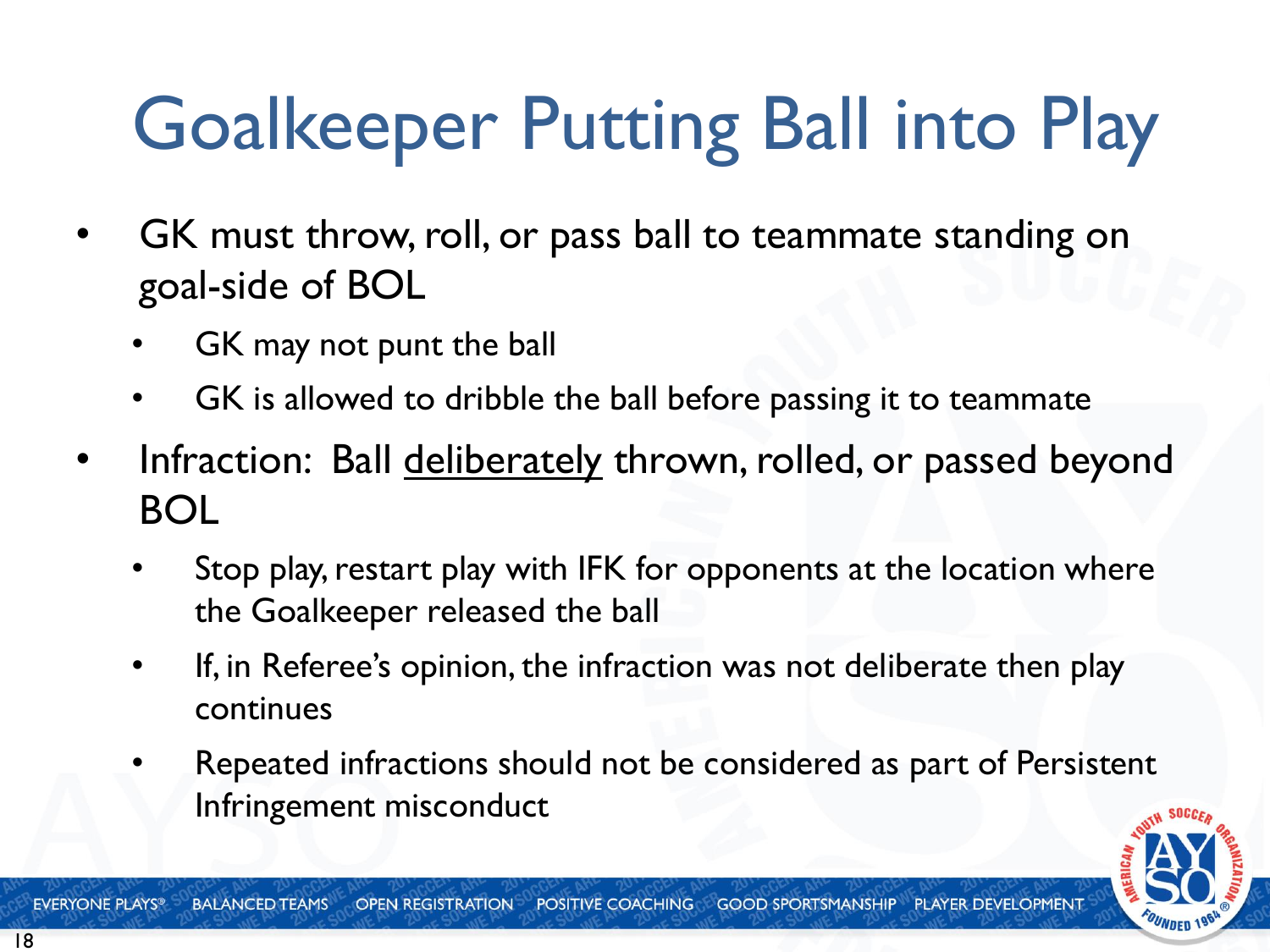### Putting Ball into Play: Other Considerations

- GK does not need to wait for opponents to retreat; takes risk of interception
- Referee should encourage opponents to retreat
	- GK has "6-seconds" to put ball into play after opponents have retreated across BOL (not commonly enforced in 9U/10U – vocally encourage GK to put ball into play)
- If ball goes directly out of play without crossing BOL, then restart with TI or CK as appropriate
- If GK dribbles ball beyond BOL let play continue

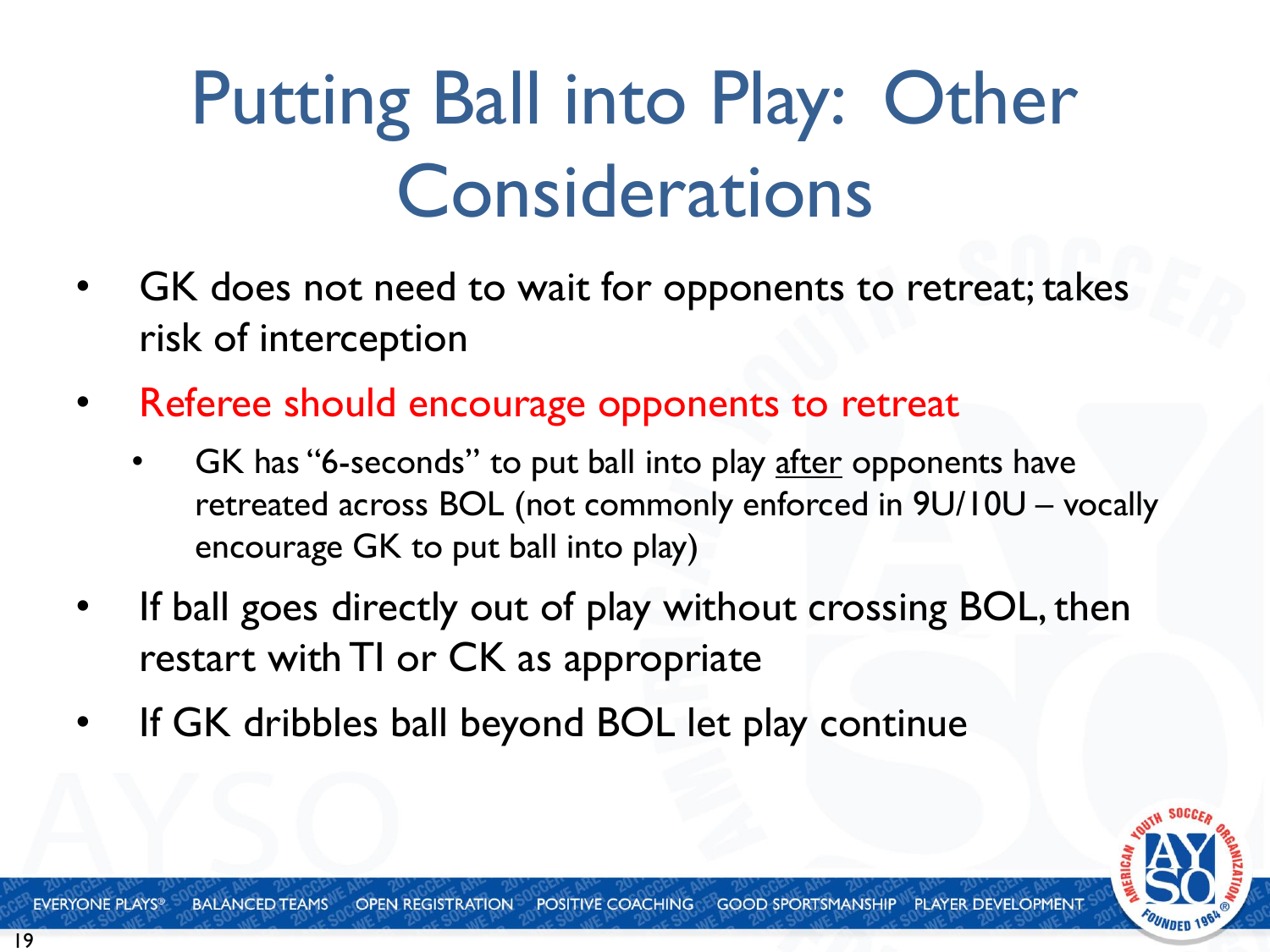### Putting Ball Into Play: Opponent Considerations

- Opponents may cross the BOL as soon as the ball is released from the GK's hands
	- Do not have to wait for it to reach intended target player
- Infraction: opponents cross BOL before GK releases ball
	- Hold up play, ask opponent to retreat, and then continue play (if necessary to stop play, then restart with Dropped ball to Goalkeeper)
	- Use judgement and don't interfere for trifling infraction
	- Repeated infractions should not be considered as part of Persistent Infringement misconduct

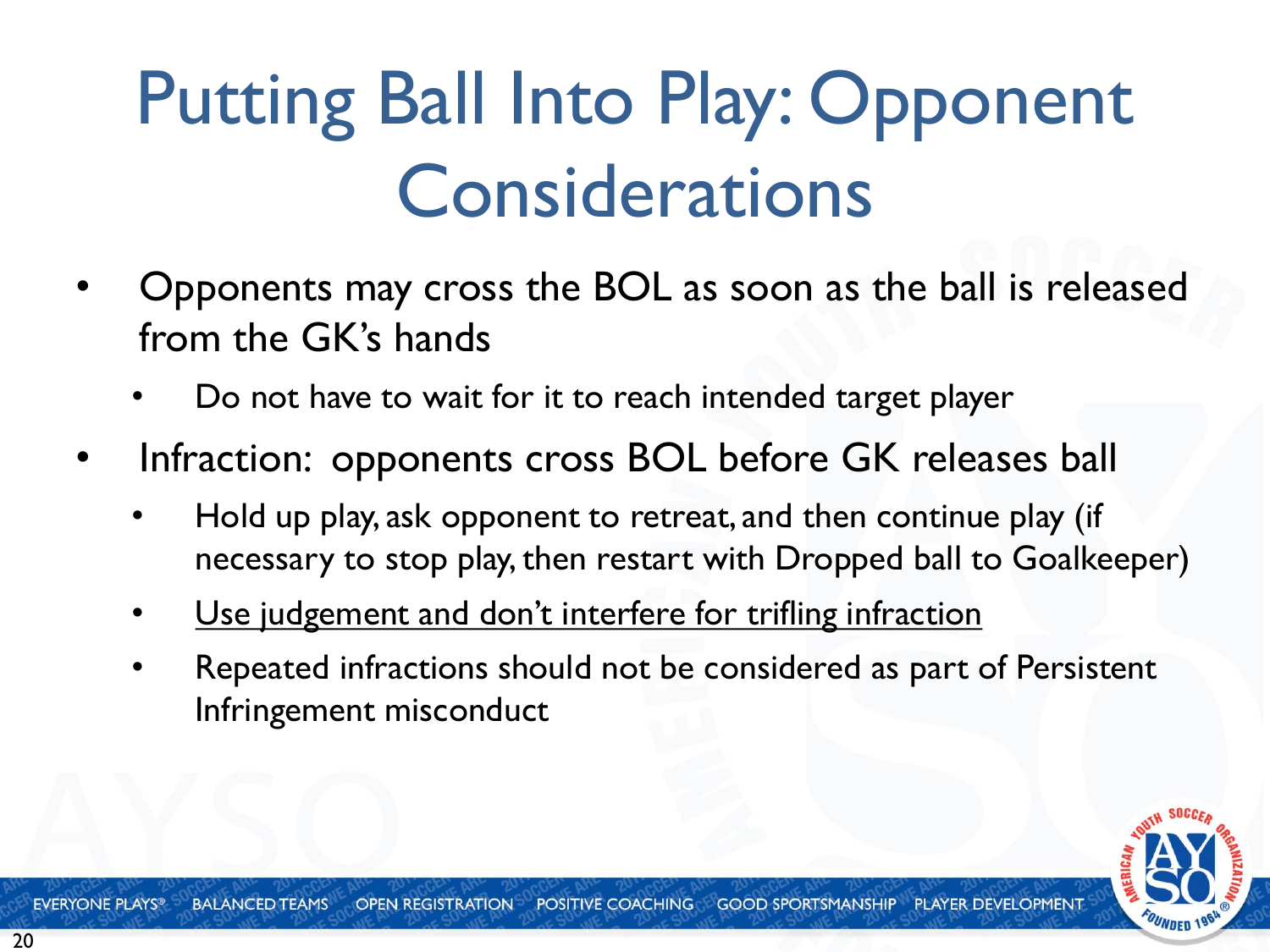# Opponents MUST Move Behind BOL for Goal Kick

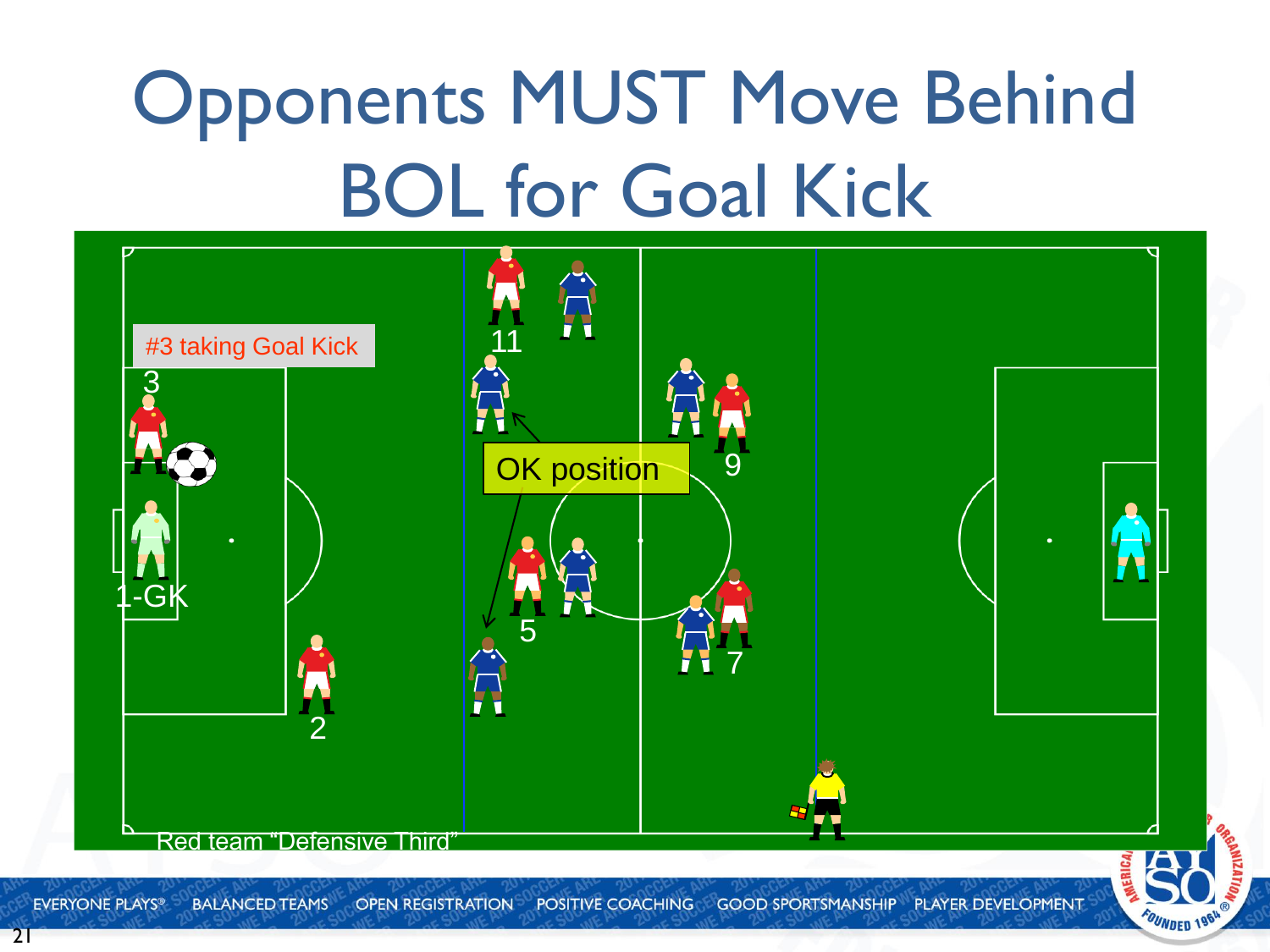### Putting Ball Into Play From Goal Kick

- Player taking Goal Kick must attempt to pass ball to teammate standing on goal side of BOL
- Infraction: Ball deliberately kicked beyond BOL
	- Referee stops play and awards IFK to opponents on Goal Area Line, parallel to Goal Line, closest to where the Goal Kick was initially taken
	- If, in Referee's opinion, the infraction was not deliberate then play continues
	- Repeated infractions should not be considered as part of Persistent Infringement misconduct

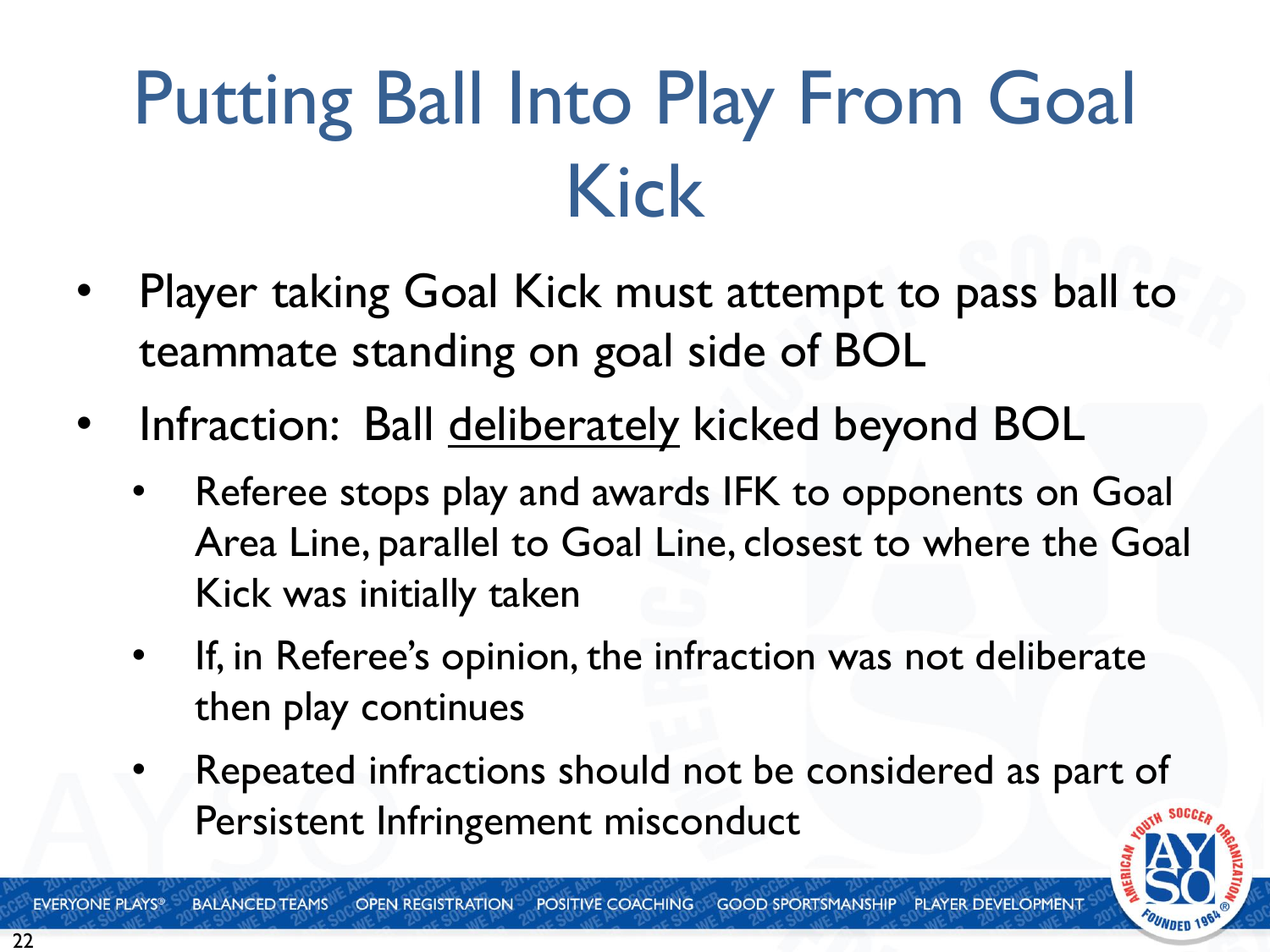Putting Ball into Play from Goal Kick: Other Considerations

- Referee should encourage opponents to retreat
- Player taking Goal Kick does not need to wait for opponents to retreat; takes risk of interception
- If ball kicked directly out of play without crossing BOL then restart with TI or CK as appropriate



**POSITIVE COACHING EVERYONE PLAYS® BALANCED TEAMS OPEN REGISTRATION GOOD SPORTSMANSHIP**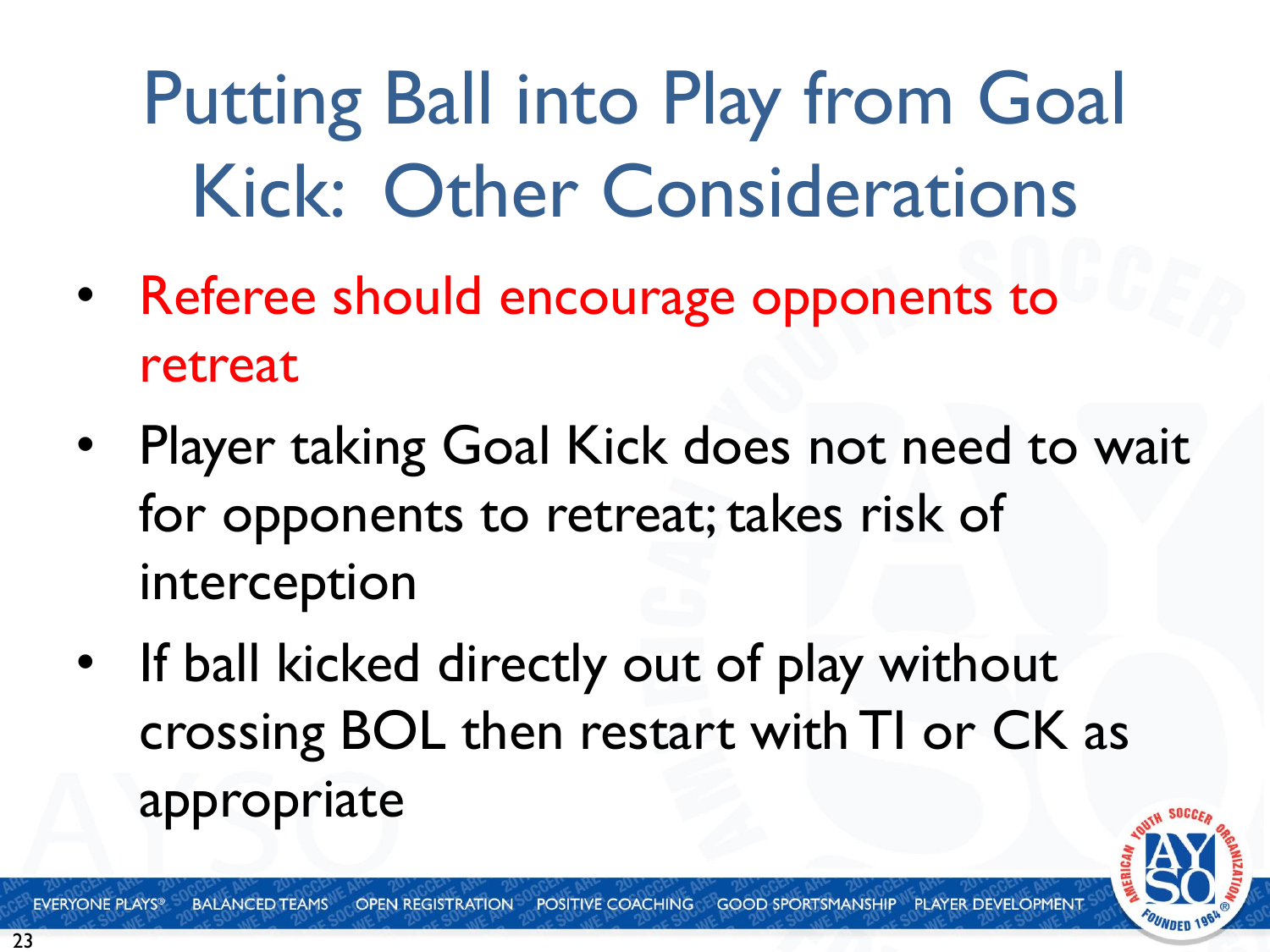# Putting Ball into Play from Goal Kick: Opponent Considerations

- Opponents may cross BOL as soon as ball is kicked
	- Per LOTG ball is not in play until it exits penalty area
- Infraction: Opponents cross BOL before kick is taken
	- Referee stops play; asks opponents to retreat, then Goal Kick is retaken
	- Repeated infractions should not be considered as part of Persistent Infringement misconduct



POSITIVE COACHING **EVERYONE PLAYS<sup>®</sup> BALANCED TEAMS OPEN REGISTRATION GOOD SPORTSMANSHIP**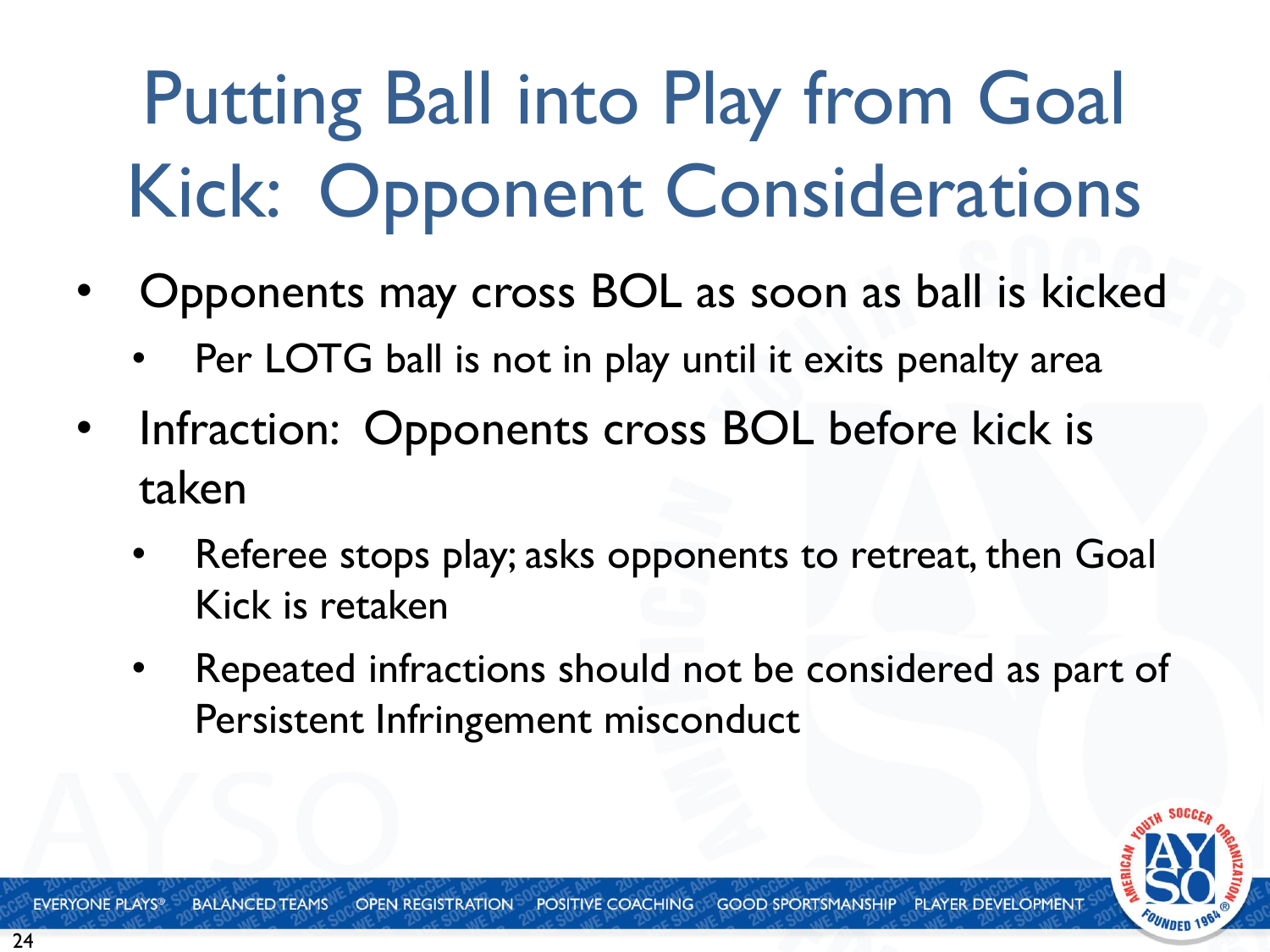### BOL Limits Location of Offside Position

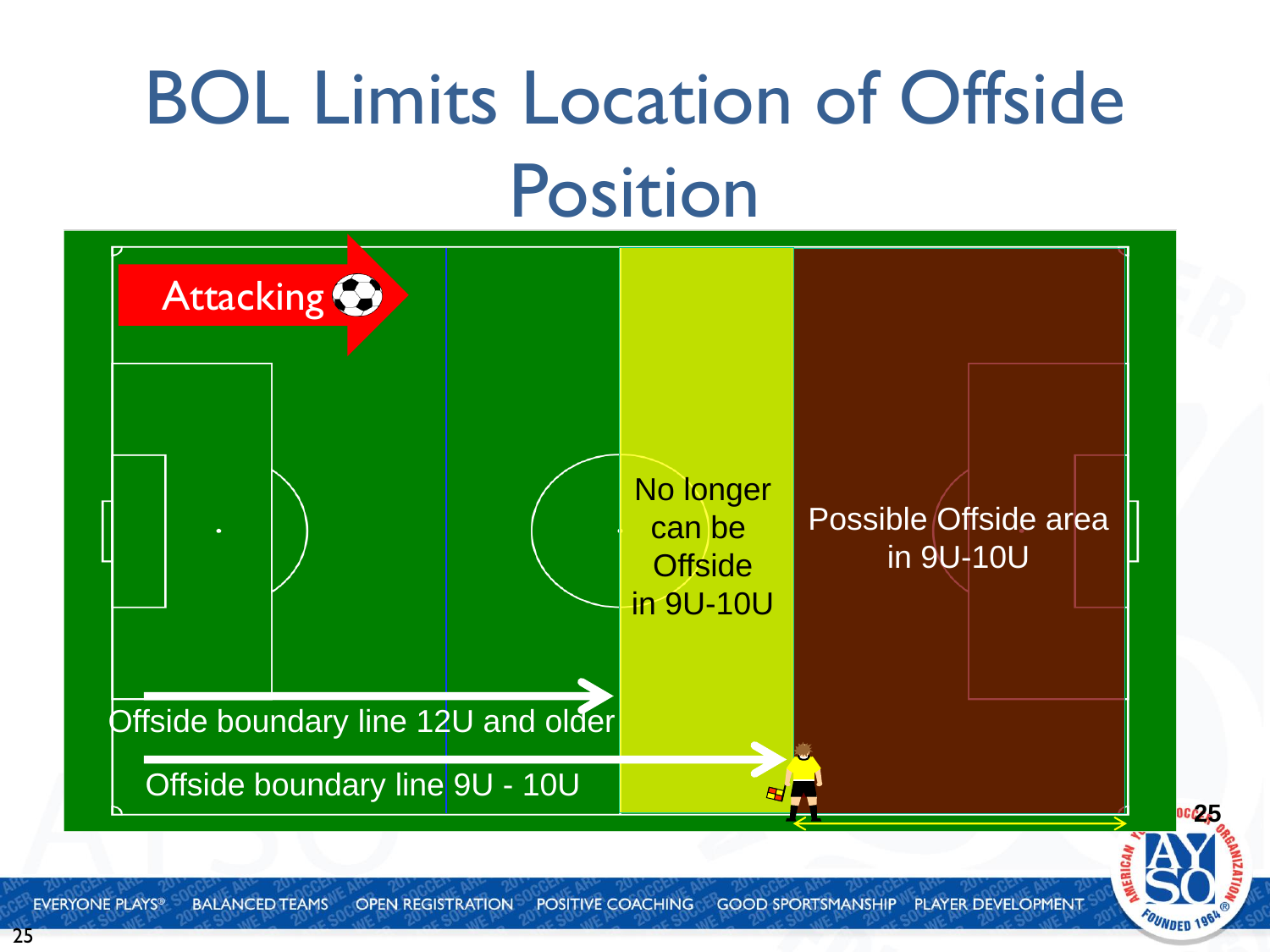#### BOL and Offside

- The area of potential offside infractions is defined by the BOL and the closest goal line.
	- The BOL replaces the Halfway Line as the boundary where offside infractions are considered

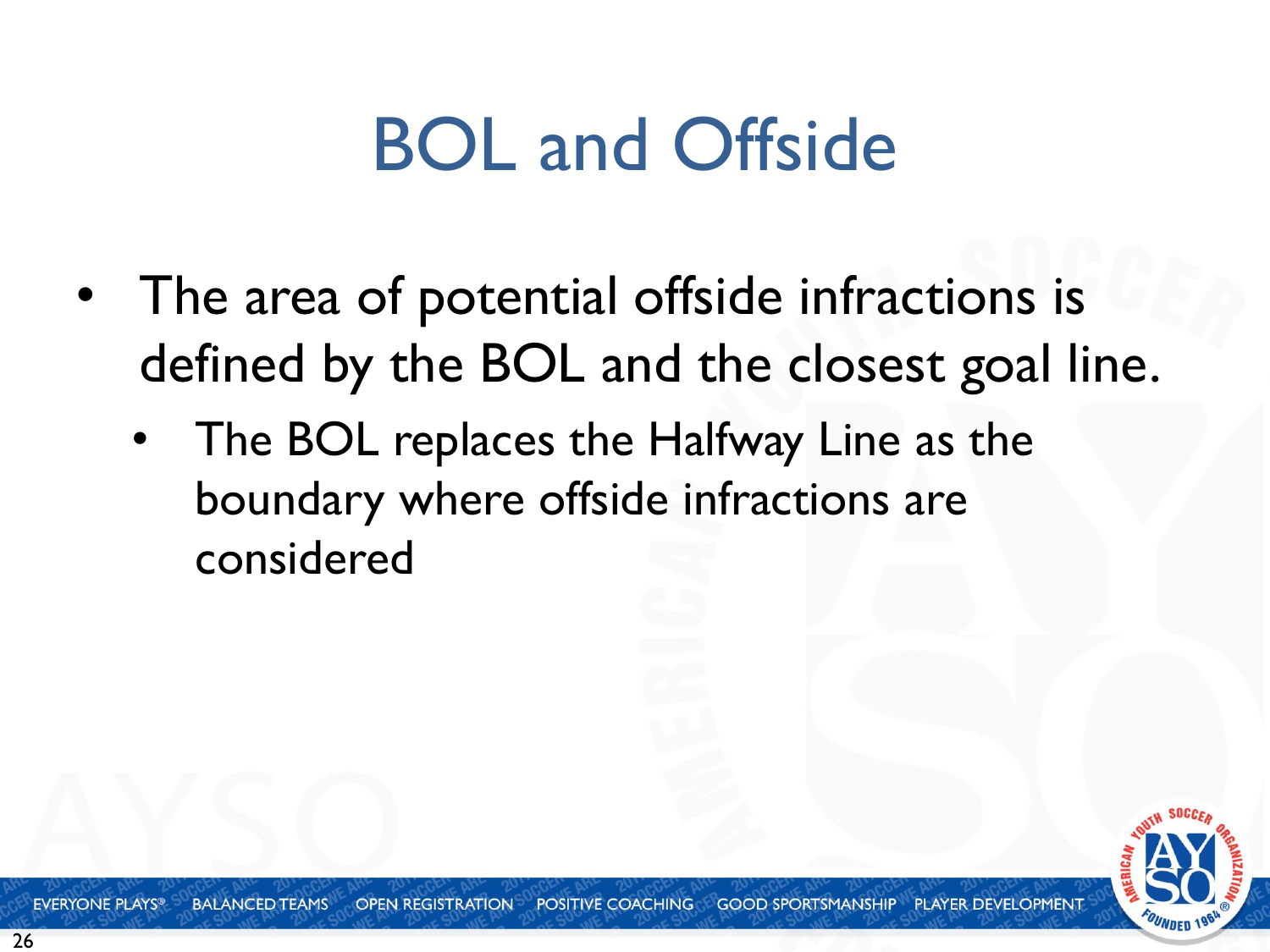### BOL Defines Potential Offside Infractions

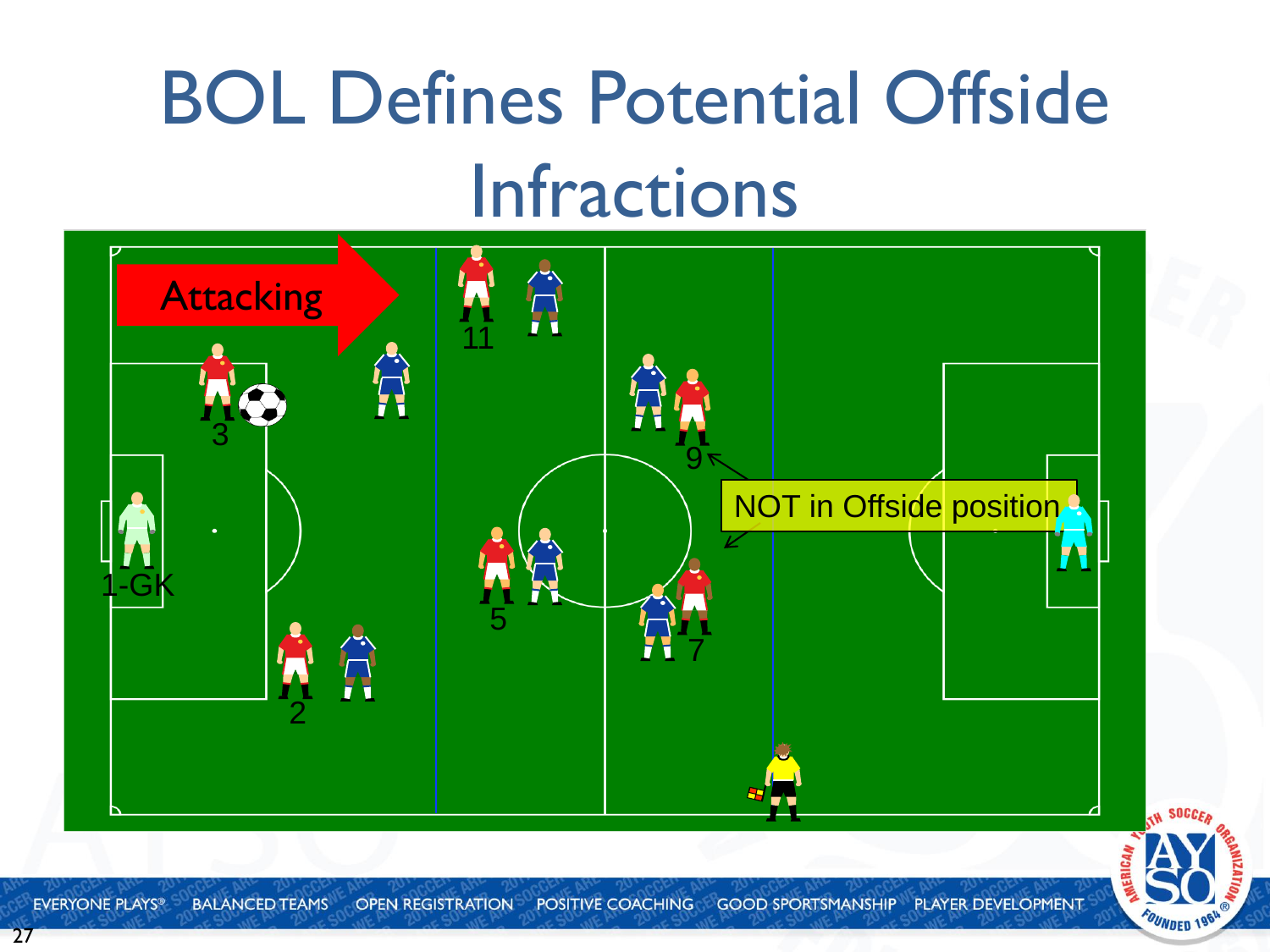### BOL Defines Potential Offside Infractions

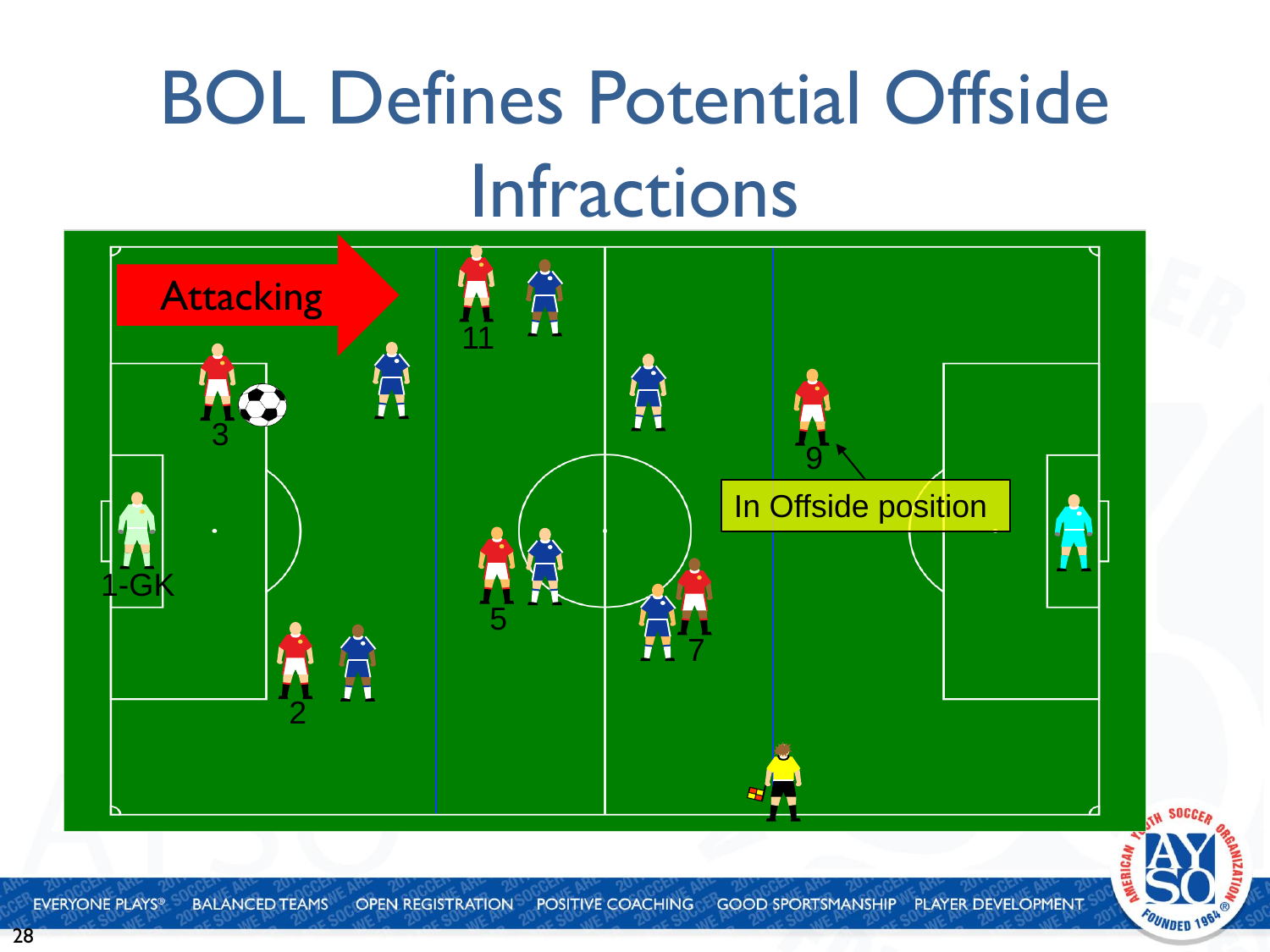#### Summary

- Goalkeeper punts NOT allowed in 9U through 12U
- Build-Out Line used in 9U and 10U to help reduce pressure and promote attacking skills development
	- Impacts offside, goal kicks, goalkeeper possession
- Work with the coaches to address repeated infractions